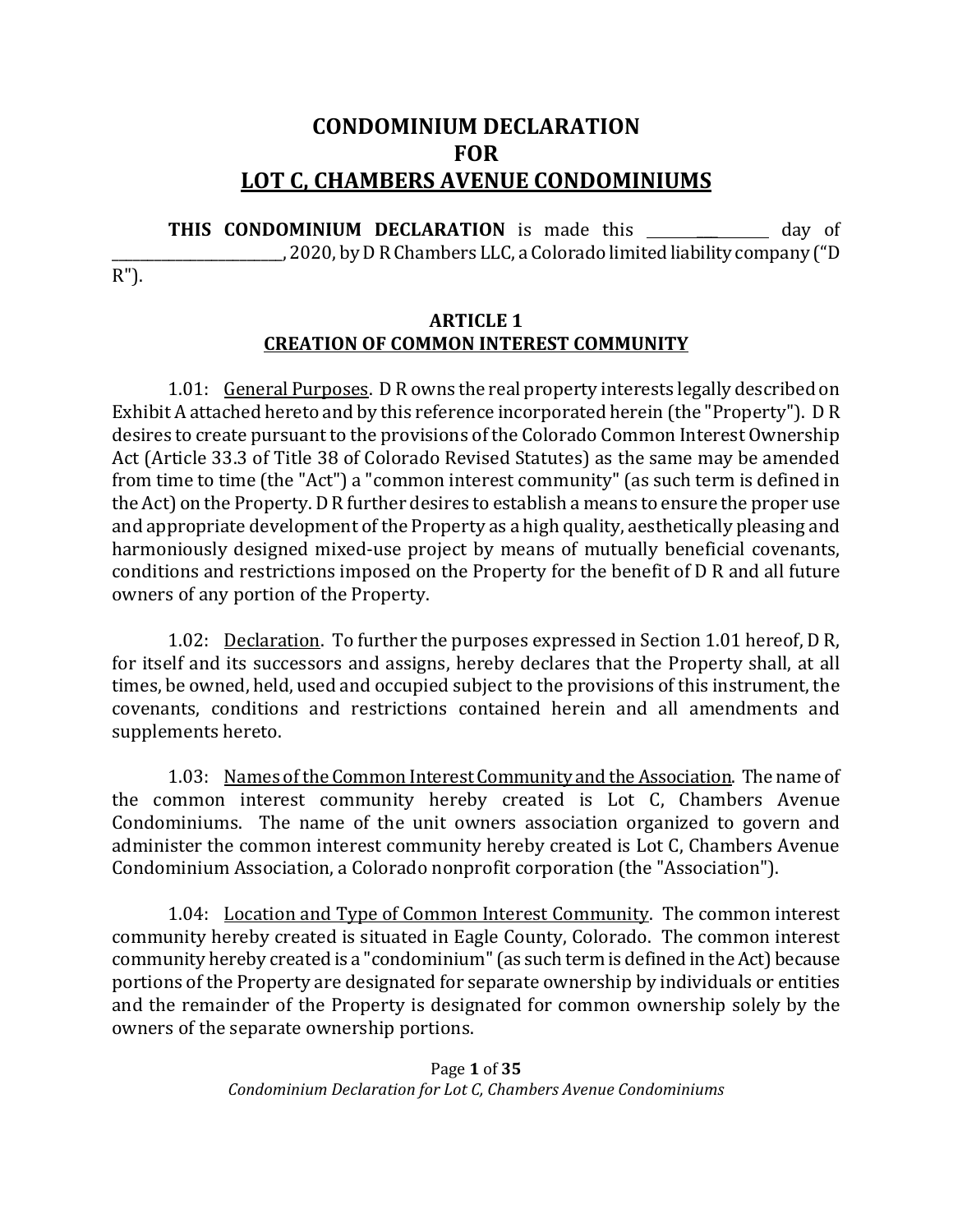#### **ARTICLE 2**

In addition to the definitions set forth above or below, the following terms shall have the following meanings when used herein:

### **CERTAIN DEFINITIONS**

2.01: Articles. "Articles" shall mean the Articles of Incorporation of the Association.

2.02: Board of Directors. "Board of Directors" shall mean the governing body of the Association.

2.03: Budget: "Budget" shall mean the plan for each fiscal year of the Association for the payment of current Common Expenses, for the reservation of funds for the payment of future Common Expenses and for obtaining the funds required for such payments to be adopted by the Association in accordance with the provisions of Section 8.01 hereof.

2.04: Building. "Building" shall mean the structure located on the Property containing the Units.

2.05: Bylaws. "Bylaws" shall mean the bylaws of the Association in effect from time to time.

2.06: This section intentionally deleted.

2.07: Common Elements. "Common Elements" shall mean: (a) the real property interests which at any time are subject to the Declaration and (b) all portions of the Project other than the Units.

2.08: Common Expenses. "Common Expenses" shall mean: (a) expenditures made or liabilities incurred by or on behalf of the Association in the performance of its duties under the Act, the Declaration, the Articles, the Bylaws or the Rules, whether or not the same may be expressly declared to be Common Expenses; and (b) costs of utility services, trash removal services and other similar services provided to the Project which are not charged to individual Owners.

2.09: Condominium Unit. "Condominium Unit" shall mean a Unit together with the undivided interest in the Common Elements allocated thereto by this instrument and the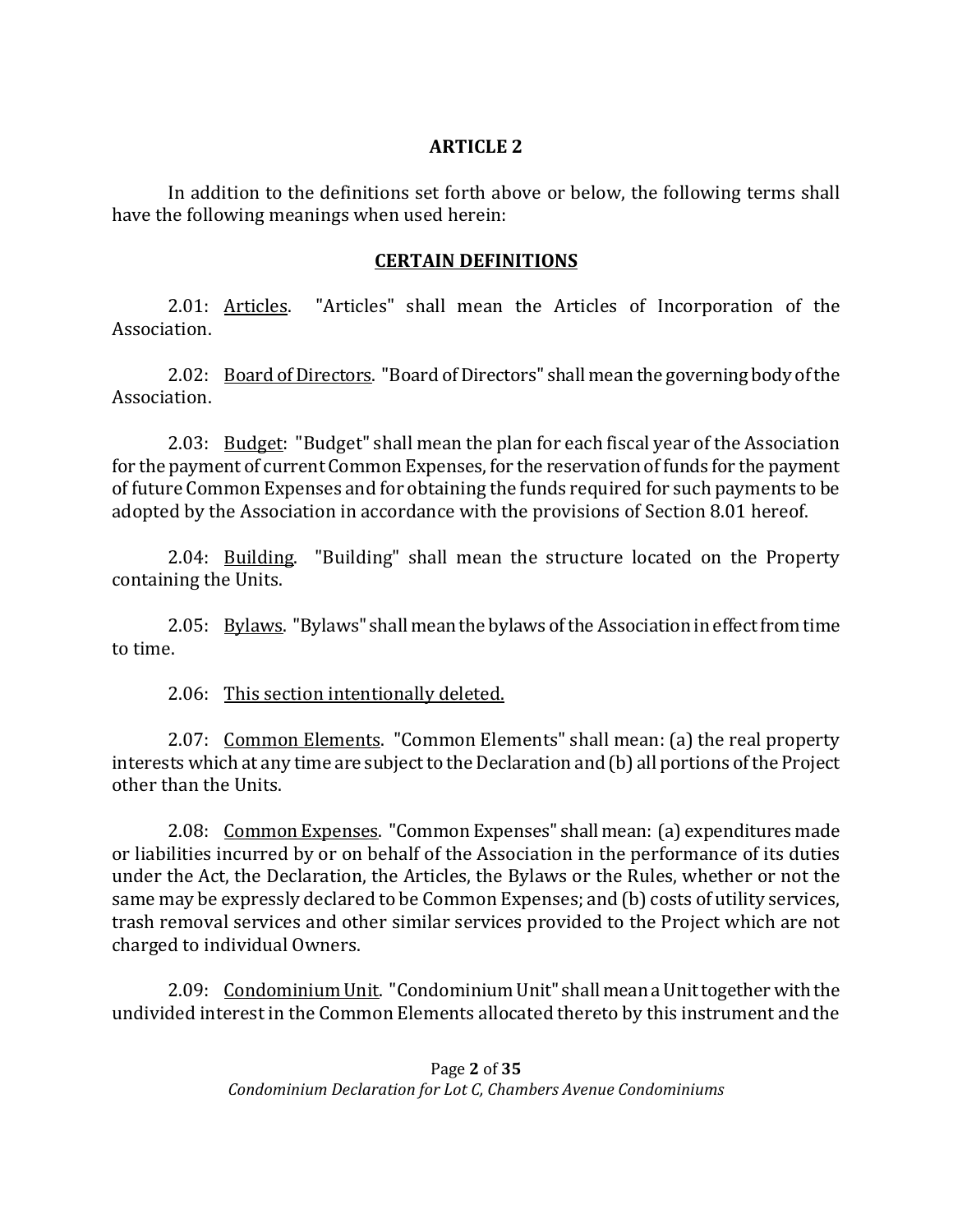right to the exclusive use of the Limited Common Elements assigned thereto by this instrument (which exclusive use may be shared with one or more other Condominium Units). An individual Condominium Unit may be referred to in the Declaration by reference to such Condominium Unit's "identifying number" (as such term is defined in the Act). The identifying number of each Condominium Unit shall be the word "Unit" followed by a number and letter as more particularly described in Exhibit B attached hereto and by this reference incorporated herein.

2.10: Declarant. "Declarant" shall mean D R and any party that is designated as a successor or assign of Declarant pursuant to the provisions of the Declaration.

2.11: Declaration. "Declaration" shall mean this instrument, the Map and all amendments or supplements to this instrument and the Map hereafter recorded in the real property records of Eagle County, Colorado.

2.12: Easements. "Easements" shall mean the easements created pursuant to the provisions of Section 3.02 hereof.

2.13: Entity. "Entity" shall mean a corporation, general partnership, limited partnership, registered limited liability partnership, registered limited liability limited partnership, limited liability company, limited partnership association, nonprofit association, joint venture, trust or other legal entity capable of holding title to real property in Colorado.

2.14: First Lienor. "First Lienor" shall mean: (a) a Lienholder holding a Security Interest encumbering any portion of the Property which is recorded prior to the recording of this instrument and (b) a Lienholder holding a Security Interest encumbering a Condominium Unit which is recorded after the date of recording of this instrument and which has priority over all other Security Interests encumbering such Condominium Unit.

2.15: Guest. "Guest" shall mean any individual who is present at the Project at the express or implied invitation of an Owner including, without limitation, friends, relatives, agents, employees, tenants or business invitees of an Owner.

2.16: Lienholder. "Lienholder" shall mean the holder of a Security Interest encumbering any portion of the Property which is recorded prior to the recording of this instrument or encumbering a Condominium Unit which is recorded after the date of this instrument without regard to the priority of such Security Interest with respect to all Security Interests encumbering the same portion of the Property or the same Condominium Unit (as the case may be). A First Lienor is also a Lienholder.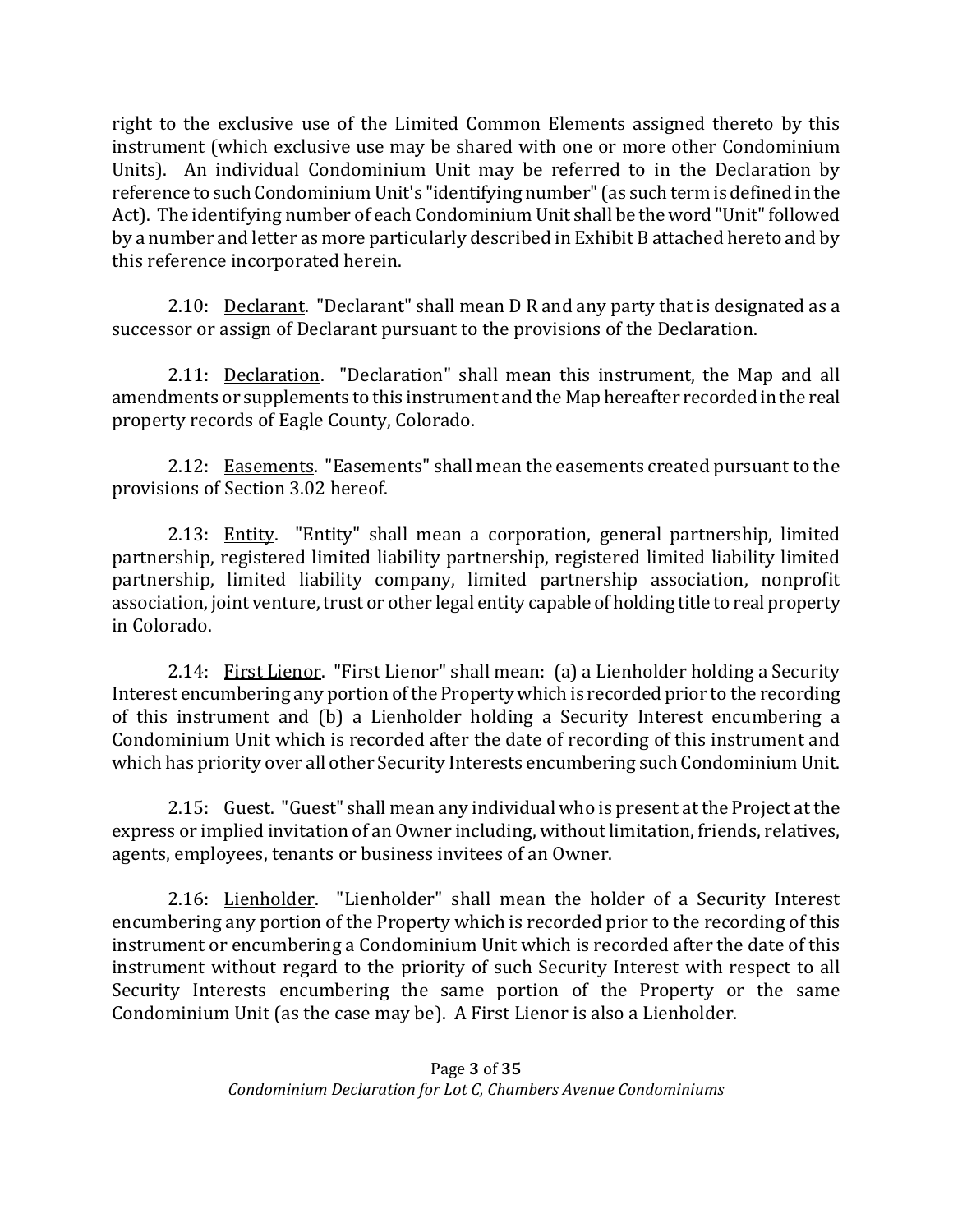2.17: Limited Common Elements. "Limited Common Elements" shall mean a portion of the Common Elements which are assigned by the Declaration or by operation of Section 202 (1)(b) or (1)(d) of the Act for the exclusive use of one or more Condominium Units but fewer than all of the Condominium Units. The Limited Common Elements consist of: (a) the limited common elements described in Sections 202(1)(b) and (1)(d) of the Act; and (b)any which are identified on the Map as "L.C.E." and followed by the identifying number of one of the Condominium Units.

2.18: Map. "Map" shall mean the "map" (as such term is defined in the Act) for the Project and may also include a "plat" (as such term is defined in the Act) of the Project, either or both of which shall meet the requirements of Sections 201 and 209 of the Act and shall be recorded in the real estate records of Eagle County, Colorado contemporaneously with the recording of this instrument.

2.19: Owner. "Owner" shall mean any individual or Entity that is the record owner of a fee simple interest in one or more Condominium Units according to the real property records of Eagle County, Colorado. Declarant is the initial Owner of each Condominium Unit.

2.20: Project. "Project" shall mean Lot C, Chambers Avenue Condominiums, the common interest community created by this instrument, and shall consist of the Property, the Building and all other improvements located on the Property.

## 2.21: This section intentionally deleted.

2.22: Rules. "Rules" shall mean the rules and regulations in effect from time to time as adopted by the Board of Directors in the manner set forth in the Declaration or pursuant to the Articles and Bylaws.

2.23: Security Interest. "Security Interest" shall mean an interest in real estate or personal property created by contract or conveyance securing payment or performance of an obligation which encumbers any portion of the Property and is recorded prior to the recording of this instrument or which encumbers a Condominium Unit and is recorded after the date of this instrument. A Security Interest includes a lien created by a mortgage, deed of trust, trust deed, security deed, contract for deed, land sales contract, lease intended as security, assignment of lease or rents intended as security, pledge of an ownership interest in an association, and any other consensual lien or title retention contract intended as security for an obligation.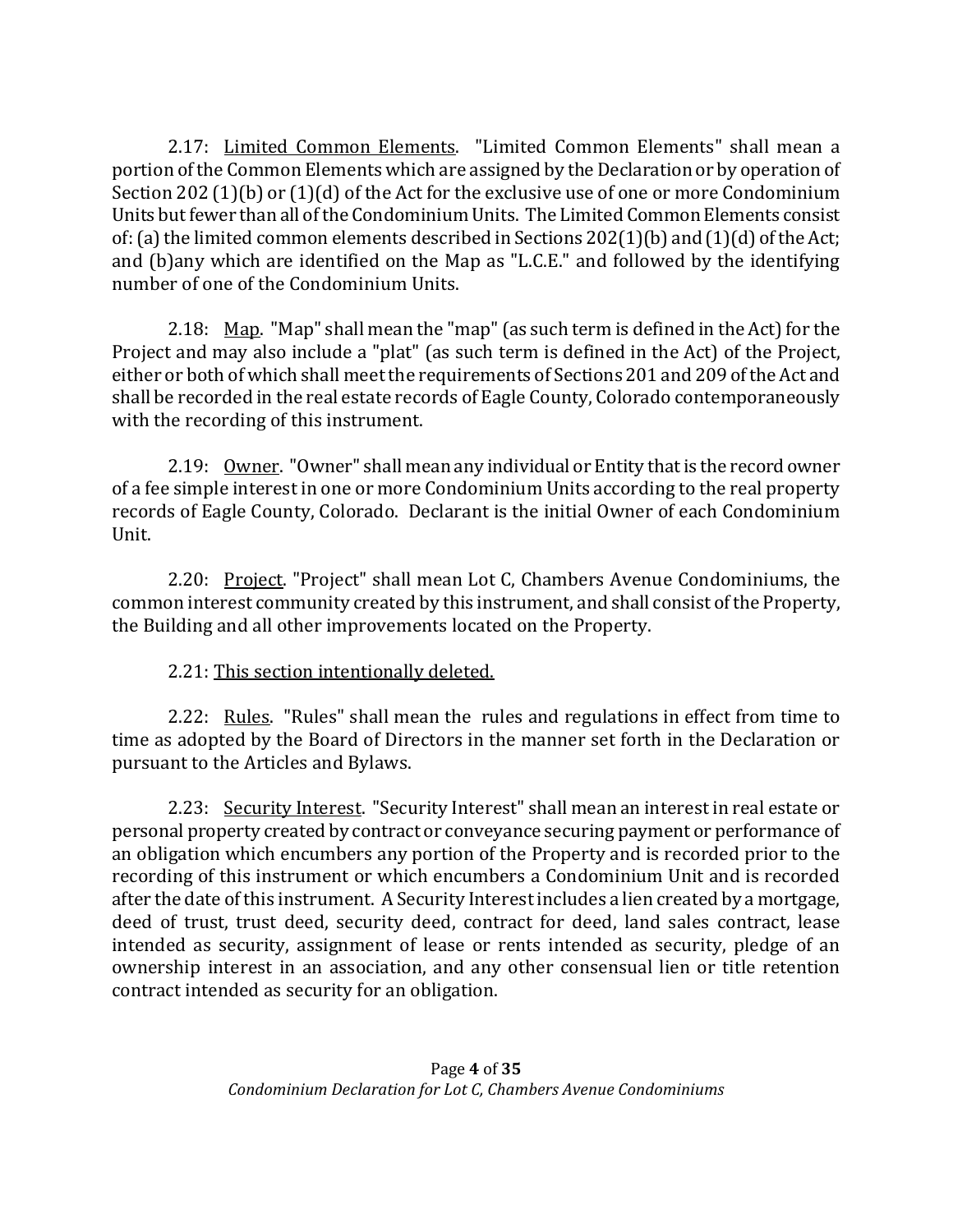2.24: Sharing Ratio. "Sharing Ratio" shall mean the percentage of the total undivided interests in the Common Elements allocated to a Condominium Unit pursuant to Section 3.01 (b) hereof. The formula utilized to determine the Sharing Ratio of each Condominium Unit is the percentage of the square footage of each unit divided by the square footage of all units.

2.25: Unit. "Unit" shall mean a physical portion of the Project designated for separate ownership by individuals or entities the boundaries of which are determined from the Map together with (a) all fixtures and improvements contained within such boundaries; (b) the inner decorated or finished surfaces of all walls, floors and ceilings which constitute such boundaries; (c) all doors and windows which constitute such boundaries and (d) all space and interior, non-supporting walls contained within such boundaries.

#### **ARTICLE 3 PROPERTY RIGHTS**

3.01: Condominium Units.

(a) The Project is hereby divided into ten (10) Condominium Units each of which has the identifying number set forth on Exhibit B attached hereto. Each Condominium Unit consists of: (i) the Unit identified either by such Condominium Unit's identifying number or by the letter and number portion of such Condominium Unit's identifying number (omitting the word "Unit") as shown on the Map, (ii) the undivided interest in the Common Elements allocated to such Condominium Unit pursuant to Section 3.01 (b) hereof and (iii) the exclusive right to use the Limited Common Elements assigned to such Condominium Unit pursuant to Section 3.01(c) hereof.

(b) The total undivided interests in the Common Elements are allocated to the Condominium Units in the percentages set forth on Exhibit B attached hereto. Some of the Common Elements may be identified on the Map as "G.C.E." or as "G.C.E." followed by a description of the anticipated use of the particular General Common Element. The description of the anticipated use of a particular Common Element on the Map shall not be deemed to restrict the use to which such Common Element may be put. The Association shall be entitled to determine the use of any Common Element and may change the use of such Common Element from the anticipated use of such Common element set forth on the Map.

(c) Those Limited Common Elements which are described in Sections 202(1)(b) and (1)(d) of the Act are assigned to the Condominium Units in accordance with the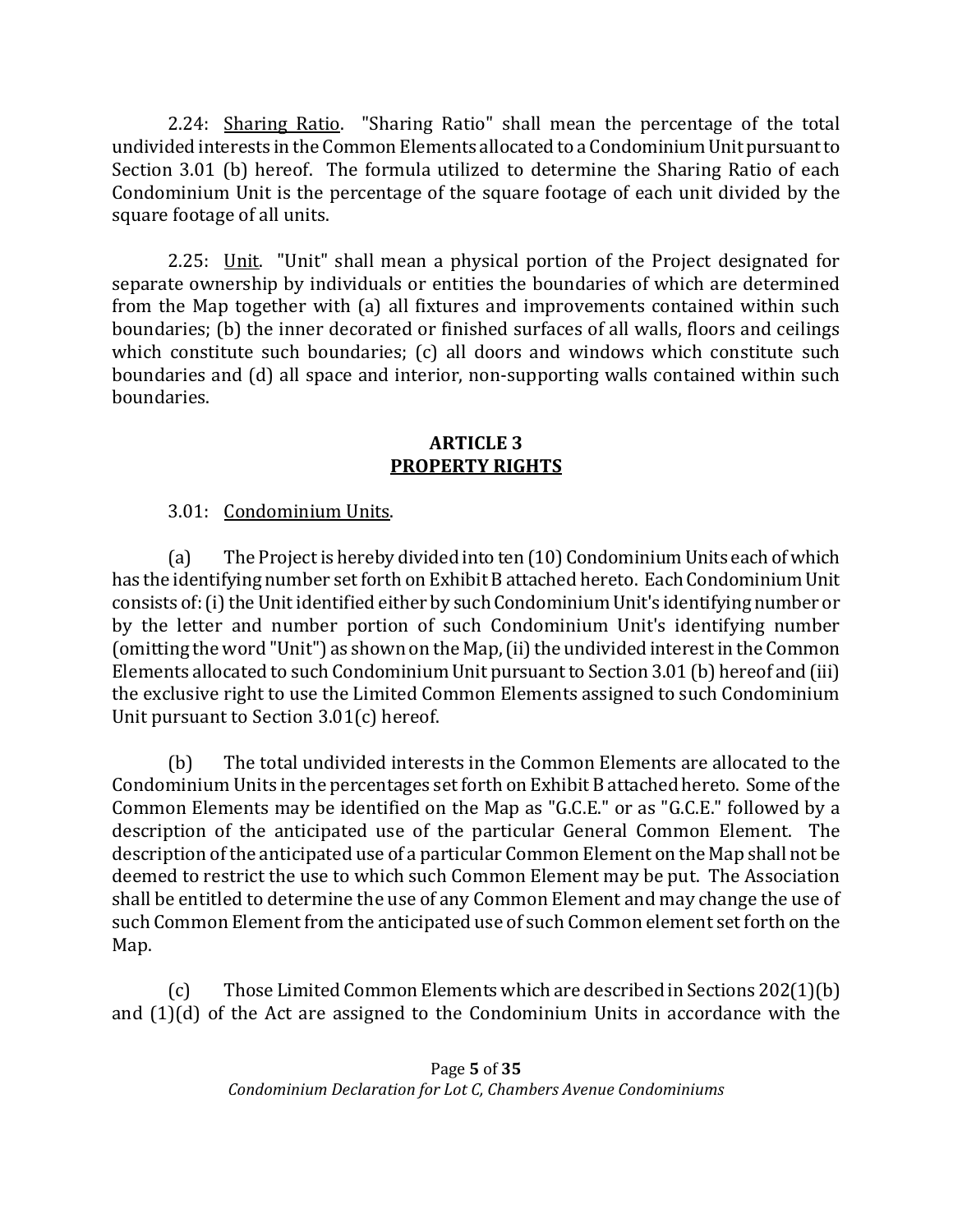provisions of those Sections. Those Limited Common Elements which are shown on the Map and identified as described in Section 2.17(b) hereof are assigned to the Condominium Units in accordance with the identifying numbers of the Condominium Units included within the identification of such Limited Common Elements.

# 3.02: Easements.

(a) Declarant hereby makes, establishes, declares, grants and reserves a perpetual, non-exclusive easement in favor of each Owner and any governmental, quasigovernmental or private entity providing utility services to the Building over, under across, upon, and through the Common Elements for installing, replacing, repairing, maintaining and providing all utility services to the Building including, without limitation, water, gas, electric, storm sewer, sanitary sewer, cable television, satellite communications and telephone services. No new facilities and equipment which provide such utility services may be installed or relocated in the Common Elements without the prior written approval of the Association. Any entity providing such utility services shall be responsible for any damage caused by such entity to the Common Elements and the Units while utilizing the Easement created by this Section 3.02 (a) and for any costs incurred by the Association as a result of such damage and shall be further required to promptly repair or restore any portion of the Common Elements and the Units disturbed or damaged by such entity's utilization of the Easement created by this Section 3.02(a). The Easement created by this Section 3.02(a) shall be appurtenant to each Condominium Unit so that a transfer of title to any interest in such Condominium Unit shall automatically transfer a proportionate interest in such Easement.

(b) Declarant hereby makes, establishes, declares, grants and reserves a perpetual, non-exclusive easement in favor of all police, sheriff, fire protection and ambulance services and any other provider of emergency services, over, across, upon and through those portions of the Common Elements designed to provide pedestrian and vehicular access to and within the Building for the purpose of performing the services of such providers of emergency services.

3.03: Title to Condominium Units. Title to a Condominium Unit may be held by an individual or any Entity or in any form of concurrent ownership recognized in Colorado. In case of any such concurrent ownership, each co-owner shall be jointly and severally liable for performance and observance of all the duties and responsibilities of an Owner with respect to the Condominium Unit in which such Owner owns an interest.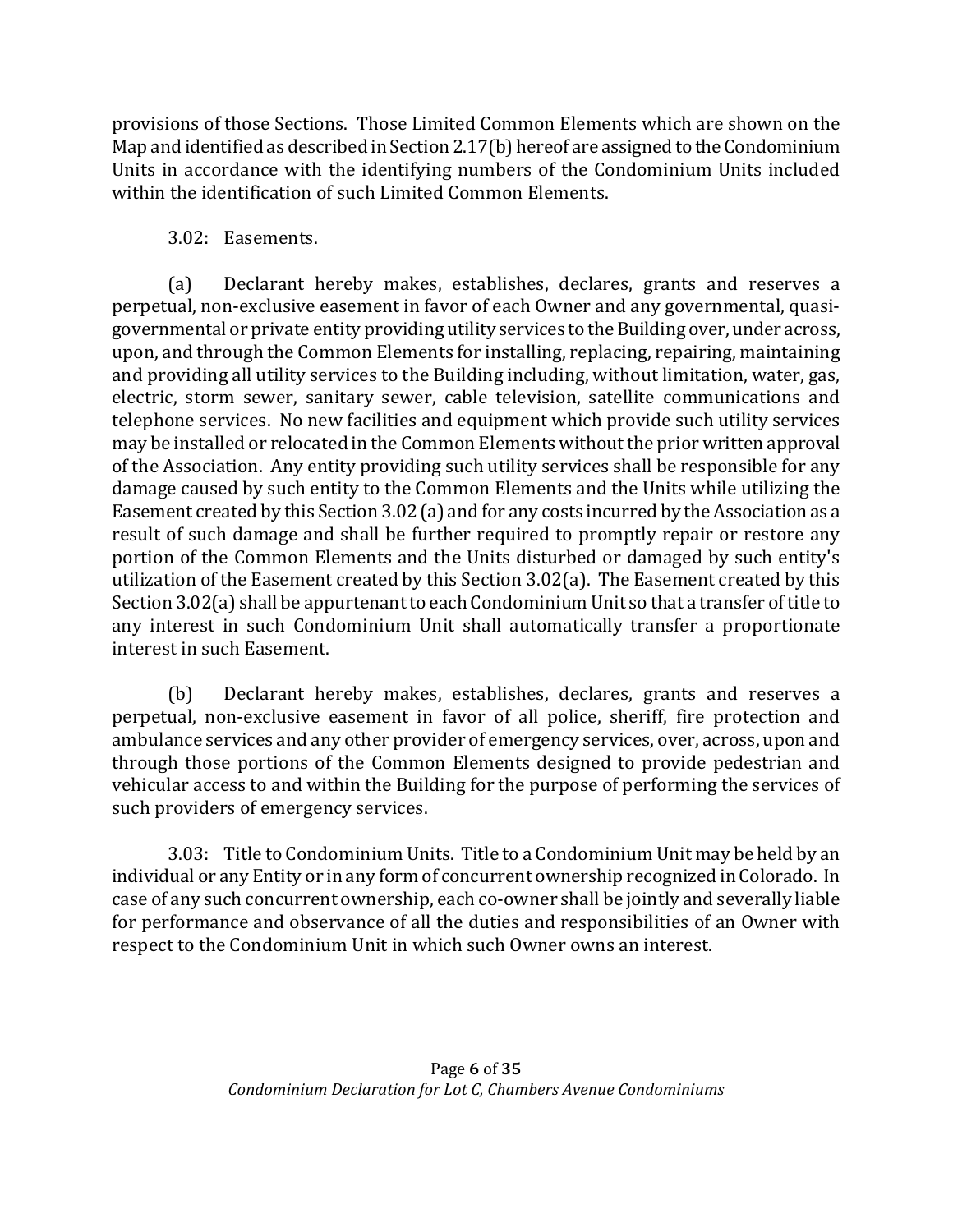3.04: Legal Description. Any contract of sale, deed, lease, Security Interest, will or other instrument affecting a Condominium Unit shall legally describe it substantially as follows:

> "Condominium Unit \_\_\_\_\_\_\_\_, Lot C, Chambers Avenue Condominiums, Eagle County, Colorado; according to the Condominium Declaration for Lot C, Chambers Avenue Condominiums recorded on \_\_\_\_\_\_\_\_\_\_\_\_\_\_\_\_\_\_\_\_\_\_\_\_\_\_\_\_, 2020, as Reception No. the real estate records of Eagle County, Colorado, and the Condominium Map of Lot C, Chambers Avenue Condominiums recorded on \_\_\_\_\_\_\_\_\_\_\_\_\_\_\_\_\_\_\_\_\_\_\_\_\_\_\_\_, 2020, as Reception No. County, Colorado."

 Every such description shall be good and sufficient for all purposes to sell, convey, transfer, encumber, lease or otherwise affect not only the Condominium Unit, but also the interest in the Easements made appurtenant to such Condominium Unit by the Declaration. The interest in the Easements made appurtenant to any Condominium Unit shall be deemed conveyed or encumbered with that Condominium Unit, even though the legal description in the instrument conveying or encumbering such Condominium Unit may only refer to that Condominium Unit. The reference to the Declaration in any instrument shall be deemed to include any supplements or amendments to the Declaration, without specific reference thereto.

3.05: Separate Assessment. Declarant shall give written notice to the Assessor of Eagle County, Colorado requesting that the Condominium Units be separately assessed and taxed and that the total value of the Common Elements be assessed and taxed proportionately with each Condominium Unit in accordance with such Condominium Unit's Sharing Ratio as provided in Section 105 of the Act. After this instrument has been recorded in the real estate records of Eagle County, Colorado, Declarant shall deliver a copy of this instrument as recorded to the Assessor of Eagle County, Colorado.

3.06: Use Compliance. The use of the Condominium Units shall comply with: (a) the terms, conditions and obligations set forth in the Declaration; (b) any matters set forth on the Map; and (c) all present and future laws, rules, requirements, orders, directions, ordinances and regulations (including zoning regulations) affecting the Condominium Units of any governmental authority having jurisdiction over the Condominium Units and of their departments, bureaus or officials.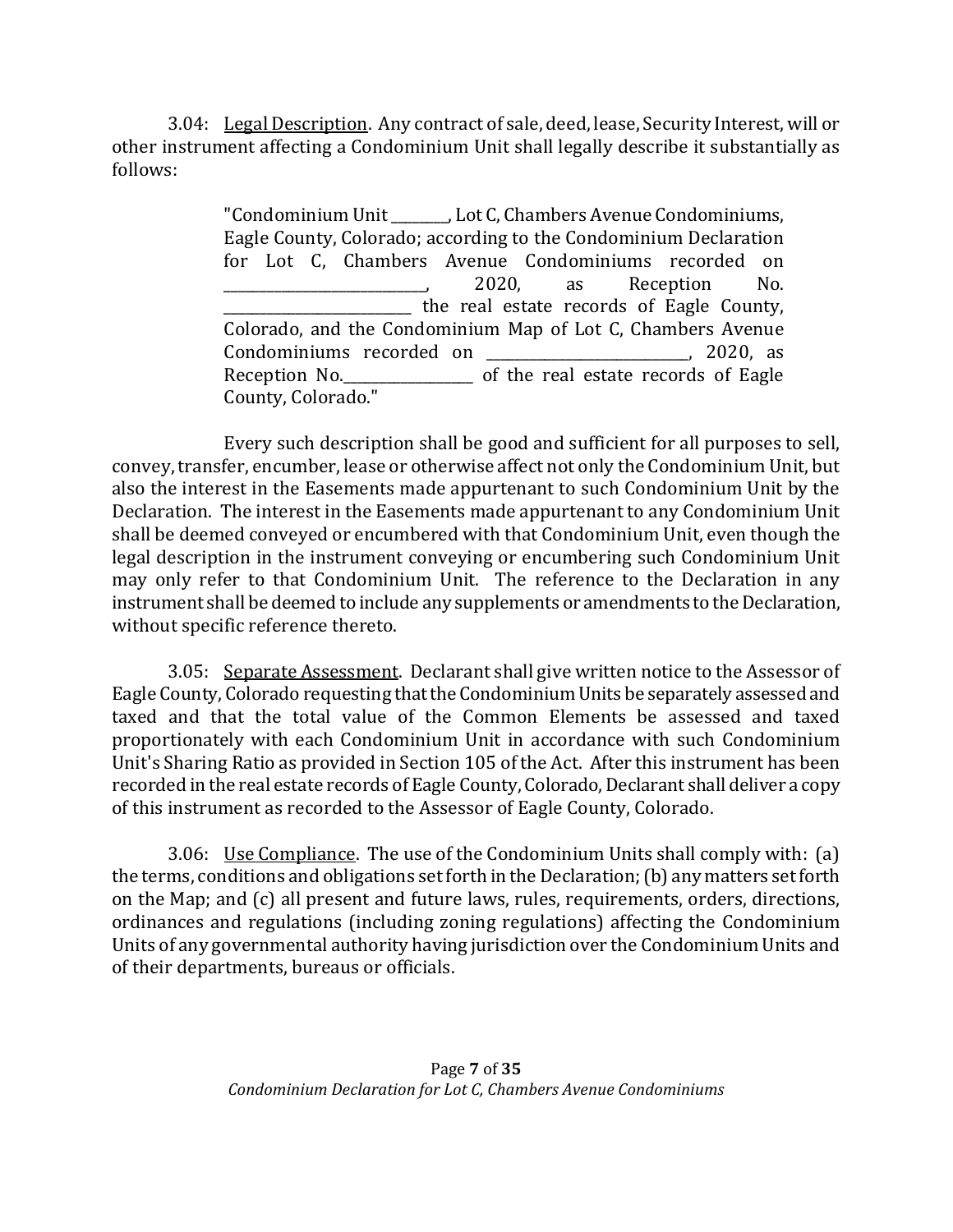3.07: No Partition of Common Elements. The Common Elements shall be owned in common by all of the Owners and are not subject to partition. Any purported conveyance, encumbrance, judicial sale or other voluntary or involuntary transfer of an undivided interest in the Common Elements made without the Condominium Unit to which such undivided interest is allocated shall be void in accordance with the provisions of Section 207(6) of the Act. This Section 3.07 shall not, however, limit or restrict the right of the Owners of a Condominium Unit to: (a) reallocate Limited Common Elements between or among the Condominium Units, relocate boundaries between adjoining Condominium Units or subdivide Condominium Units as described in Section 3.11 hereof or (b) bring a partition action pursuant to Article 28 of Title 38 of Colorado Revised Statutes requesting the sale of the Condominium Unit and the division of the proceeds among such Owners; provided that no physical division of the Condominium Unit or the Common Elements shall be permitted as a part of such action and no such action shall affect any other Condominium Unit.

3.08: Encroachments. If any part of the Common Elements now or hereafter encroaches upon any portion of any Unit, or if any part of a Unit now or hereafter encroaches upon any portion of another Unit or the Common Elements as a result of construction or as a result of settling or shifting after construction, a valid easement for the encroachment and for the maintenance of the same shall exist so long as such Common Element or Unit (as the case may be) stands. In the event a Common Element or Unit shall be partially or totally destroyed as a result of fire or other casualty or as a result of condemnation or eminent domain proceedings, and then rebuilt, encroachments of any part of such Common Element upon any portion of a Unit or encroachments of any part of such Unit upon any portion of another Unit or the Common Elements due to such rebuilding, shall be permitted, and valid easements for such encroachments and the maintenance thereof shall exist so long as such Common Element or Unit (as the case may be) shall stand.

### 3.09: No Mechanic's Liens.

(a) If any Owner shall cause any material to be furnished to such Owner's Condominium Unit or any labor to be performed therein or thereon, no Owner of any other Condominium Unit shall under any circumstances be liable for the payment of any expense incurred or for the value of any work done or material furnished. All such work shall be at the expense of the Owner causing it to be done, and such Owner shall be solely responsible to contractors, laborers, materialmen and other persons furnishing labor or materials to such Owner's Condominium Unit. Nothing herein contained shall authorize any Owner or any person dealing through, with or under any Owner to charge the Common Elements or any Condominium Unit other than that of such Owner with any mechanic's or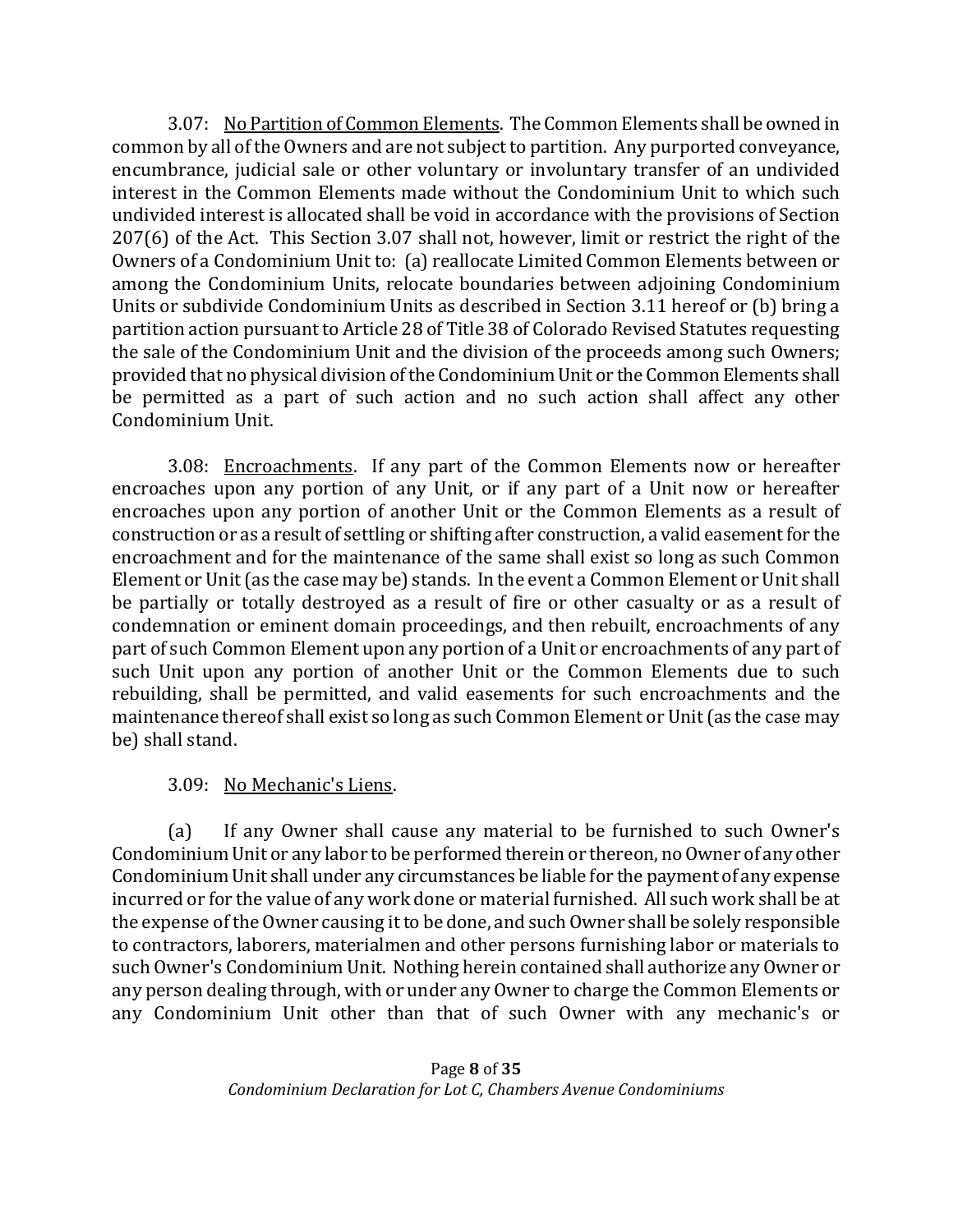materialman's lien or other lien or encumbrance whatever. On the contrary (and notice is hereby given) the right and power to charge any lien or encumbrance of any kind against the Common Elements or against any Owner or any Owner's Condominium Unit for work done or materials furnished to any other Owner's Condominium Unit is hereby expressly denied.

(b) If, because of any act or omission of any Owner, any mechanic's or materialman's lien or other lien or order for the payment of money shall be filed against the Common Elements or against any other Owner's Condominium Unit or against any other Owner, Declarant or the Association (whether or not such lien or order is valid or enforceable as such), the Owner whose or which act or omission forms the basis for such lien or order shall at such Owner's own cost and expense cause the same to be canceled and discharged of record or bonded in an amount and by a surety company reasonably acceptable to the party or parties affected by such lien or order within 20 days after the filing thereof, and further shall indemnify and save all such parties harmless from and against any and all costs, expenses, claims, losses or damages including, without limitation, reasonable attorney's fees resulting therefrom.

### 3.10: Rights of Declarant.

(a) Declarant has created the Project with ten (10) Condominium Units. Declarant does not reserve the right to create any more Condominium Units in the Project. Further, Declarant does not reserve any "development rights" which, as defined in the Act, would include the rights to: (i) add real estate to the Project; (ii) create additional Condominium Units, Common Elements or Limited Common Elements within the Project (iii) subdivide Condominium Units or convert Condominium Units into Common Elements; and (iv) withdraw real estate from the Project; provided, however, that Declarant acting as an Owner shall be entitled to exercise the rights of an Owner described in Section 3.11 hereof.

(b) Declarant reserves the following "special declarant rights" (as such term is defined in the Act): (i) to complete any improvements which may be indicated on the Map; and (ii) to utilize the easements described in Section 4.02 hereof for the purpose of making improvements within the Project. All of the foregoing special declarant rights reserved by Declarant apply to all of the Property and must be exercised by Declarant, if at all, during the twenty year period following the date of this instrument. Declarant reserves the following special declarant rights: (i) to make the Project subject to a master association in accordance with the provisions of Section 220 of the Act; (ii) to merge or consolidate the Project with another condominium in accordance with the provisions of Section 221 of the Act; and (iii) to appoint or remove any officer or director of the Association during any period of Declarant control as provided in Section 303 of the Act.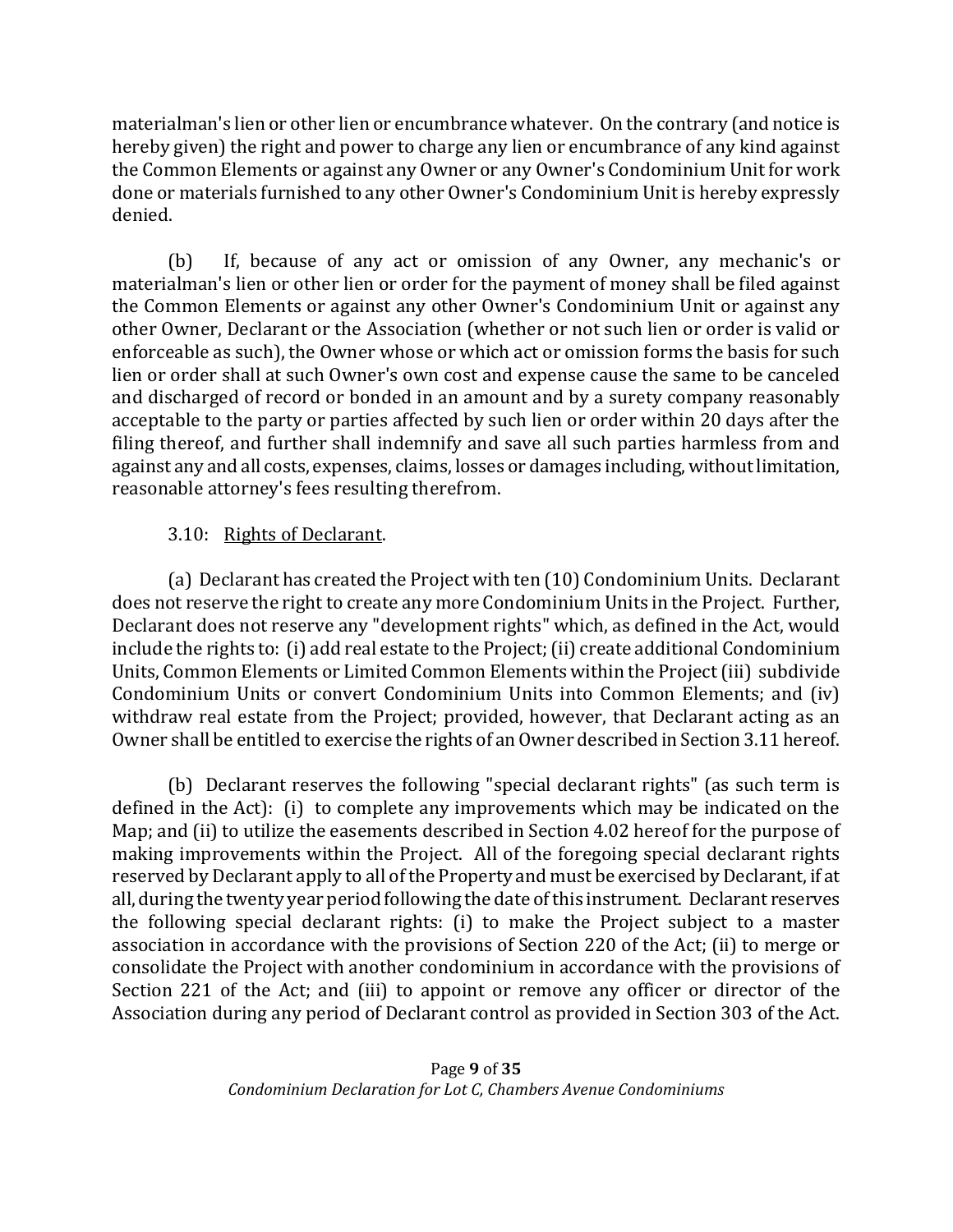3.11 Rights of Owners. The Owners shall have the following rights with respect to their Condominium Units: (a) the right to reallocate Limited Common Elements between or among Condominium Units in accordance with the provisions of Section 208(2) of the Act; (b) subject to the provisions of Article 5 hereof, the right to make alterations to a Condominium Unit in accordance with the provisions of Section 211 of the Act; (c) subject to the provisions of Article 5 hereof and provided that it can be demonstrated by reasonable evidence as a part of the approval procedures required by Article 5 hereof that the exercise of such right will not impair the structural integrity, electrical systems, or mechanical systems or lessen the support of any portion of the Project, the right to construct a partition between two Condominium Units which do not have a partition between them even though such partition shall become a Common Element upon completion of its construction; and the exercise of such right shall not be considered a relocation of boundaries between Condominium Units; (d) the right to relocate boundaries between adjoining Condominium Units in accordance with the provisions of Section 212 of the Act; and (e) the right to subdivide a Condominium Unit in accordance with the provisions of Section 213 of the Act.

#### **ARTICLE 4 RESTRICTIONS**

4.01: Use and Occupancy Restrictions. Units 5, 6, 7, 8, 9 and 10 shall be used and occupied for residential purposes and Units 1, 2, 3 and 4 for office, business, commercial, and retail purposes and for such other purposes as are incidental to such uses and occupancies. All of the uses and occupancies described in this Section 4.01 shall be only as permitted by and subject to the appropriate and applicable governmental zoning and use laws from time to time in effect. An Owner shall have the right to lease all or a portion of such Owner's Condominium Unit upon such terms and conditions as such Owner may deem advisable; provided, however, that (a) any such lease shall be in writing and shall provide that the lease is subject to the terms of the Declaration, (b) a Condominium Unit may be leased only for the uses and occupancies described in this Section 4.01, and (c) any failure of a lessee to comply with the terms of the Declaration, the Articles, the Bylaws, or the Rules shall constitute a default by such Owner under the applicable document.

### 4.02: This section intentionally deleted.

4.03: This section intentionally deleted.

4.04: Parking. Parking shall be permitted only by Owners and Guests in a parking space which is a part of the Common Elements other than the Limited Common Elements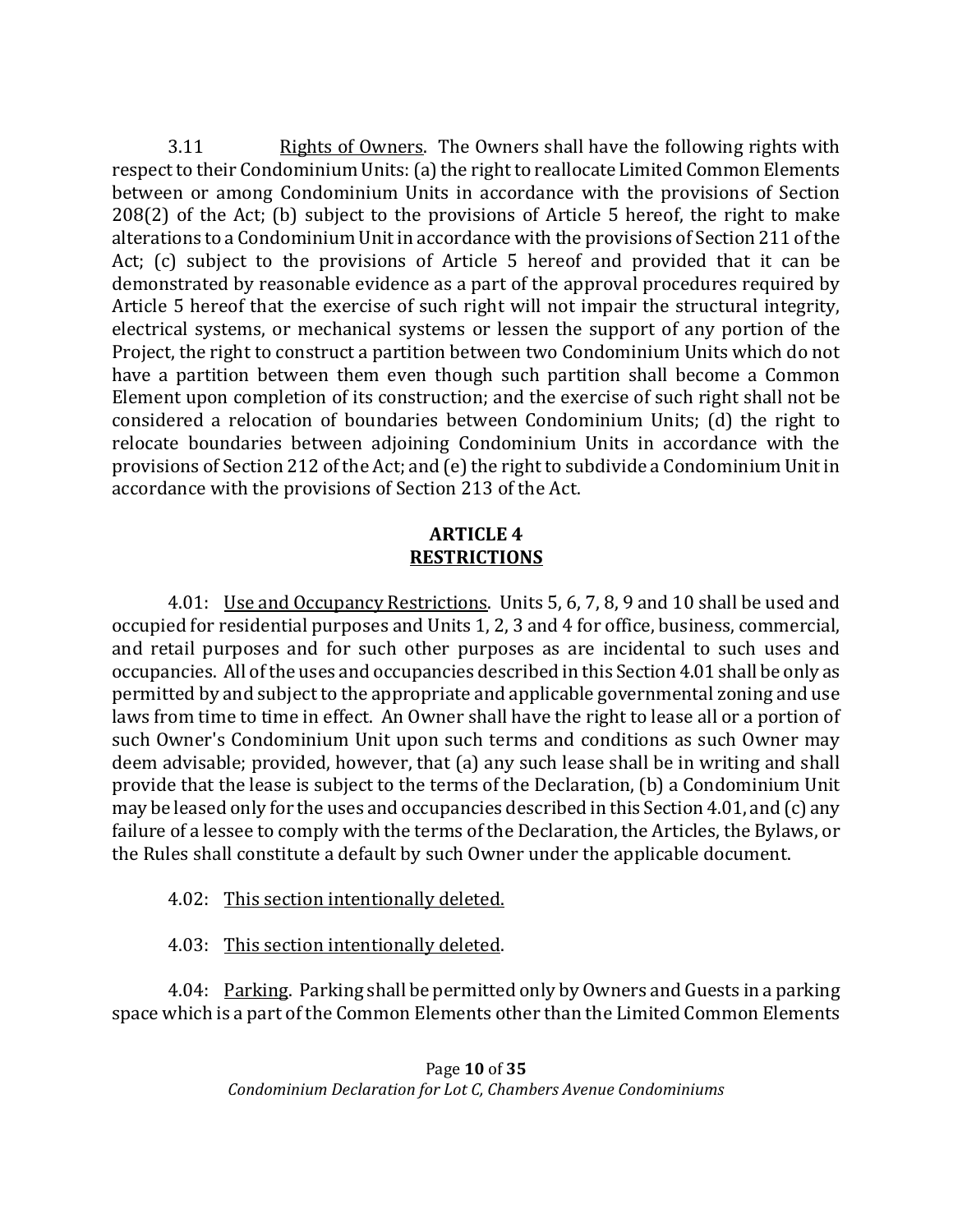and which is specifically marked as a parking space. No buses, trailers, mobile homes, truck campers, detached camper units, boats or commercial vehicles may be parked anywhere in the Project except while making deliveries or providing services to the Project or in connection with the construction of the Building. Those parking spaces which are available for use shall be used only for parking automobiles and motorcycles and not for any other storage purposes.

4.05: Signs. (a) Except for the signs which currently on the Project, no signs of any kind or nature shall be placed on any portion of the Project by any Owner without the prior written approval of the Board of Directors of the size and design of any proposed sign, which approval may be granted or withheld by the Board of Directors based upon the standard that all signs must be compatible with the architecture of the Project and any other standards contained in the Rules. The process for obtaining the approval of the Board of Directors of any proposed sign is set forth in Section 5.02 hereof and the liability of the Board of Directors with respect to such approval process is limited in the manner set forth in Section 5.03 hereof.

(b) The Association shall have the right to place signs on the exterior of any Unit or on the Common Elements which either provide the identifying number of one or more Condominium Units or provide information concerning any Rules adopted by the Board of Directors, the administration or management of the Project or the identification of the Project.

4.06: Unsightly Conditions. No unsightly objects or materials shall be placed on the exterior portions of a Condominium Unit or the Common Elements. No part of a Condominium Unit or the Common Elements shall be used as a dumping ground for garbage, trash or waste and the same shall be stored in a covered container and disposed of in a sanitary manner. No outside storage shall be permitted on any portion of the Common Elements except in connection with the construction of the Building or except with the prior written permission of the Association.

4.07: No Noxious, Offensive Hazardous or Annoying Activities. No noxious or offensive activity shall be carried on upon any part of the Project nor shall anything be done or placed on any part of the Project which is or may become a nuisance or cause any unreasonable disturbance or annoyance to others. No activities shall be conducted on any part of the Project which are or might be unsafe or hazardous to any person or property. No glaring light, loud or annoying sound or vibration, smoke or unpleasant odor arising from the use of a Condominium Unit shall be permitted. No charcoal grill shall be permitted on any deck that is a Limited Common Element.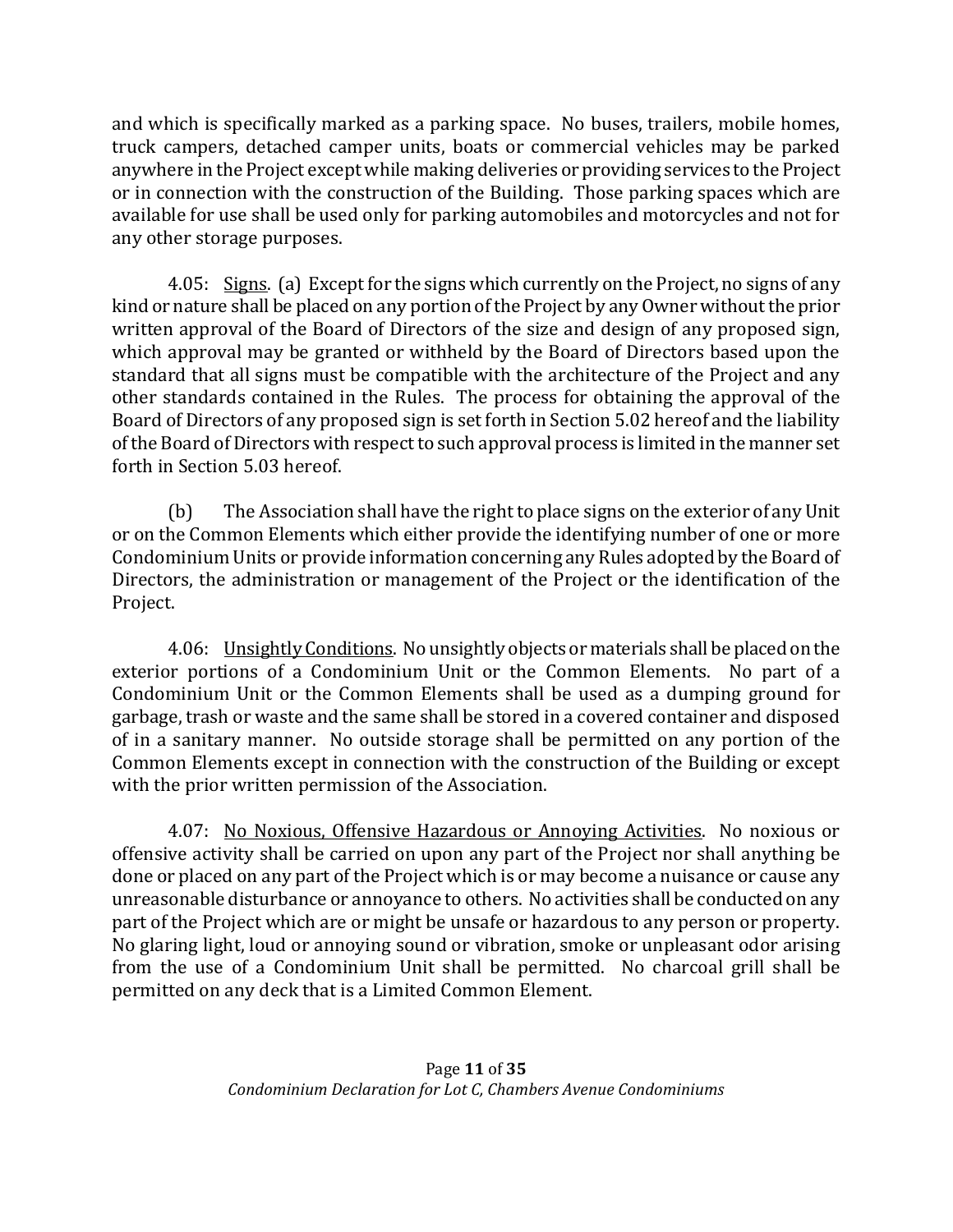4.08: No Imperiling of Insurance. No Owner and no Owner's Guests shall do anything or cause anything to be kept in or on the Project that might result in an increase in the premiums of insurance obtained by the Association for the Project or which might cause cancellation of such insurance without the prior written consent of the Association first having been obtained.

4.09: No Violation of Law. No Owner and no Owner's Guests shall do anything or keep anything in or on the Project which would be in violation of any statute, rule, ordinance, regulation, permit or other validly imposed requirement of any governmental body. No Unit or portion thereof shall be used for the cultivation or sale of marijuana or of any product containing marijuana.

4.10: No Time Share Estate. No Owner of any Condominium Unit shall be entitled to subject such Owner's Condominium Unit to a "time share estate" (as such term is defined in Section 38-33-110 of Colorado Revised Statues) unless such Owner shall have obtained the prior written consent of all of the Owners of the other Condominium Units.

4.11: Variances. The Board of Directors shall be entitled to grant reasonable variances to the restrictions contained in this Article 4 in order to prevent undue hardship to any Owner or for any other good cause shown to exist by an Owner. Any such variance may be granted upon any such conditions as the Board of Directors shall determine.

### **ARTICLE 5 ARCHITECTURAL CONTROL**

5.01: Approval of Alterations. An Owner shall be entitled to alter the Condominium Unit owned by such Owner only in accordance with the rights of Owners described in Sections 3.11(b) and (c) and no such alterations may be undertaken without in each case obtaining the prior written approval of the Board of Directors of the proposed alteration. In considering each request for approval, the Board of Directors shall attempt to maintain the first-class appearance of the Project and to assure that all Condominium Units are architecturally compatible.

5.02: Approval Procedures. Whenever any Owner requests approval from the Board of Directors as described in Sections 4.05 or 5.01 hereof, the Board of Directors may request that such Owner provide the Board of Directors which such items as the Board may reasonably request in order to inform the Board of Directors about the matter requiring approval. The Board of Directors shall not be required to take any action with respect to a requested approval unless and until the Board of Directors receives all items reasonably requested by the Board of Directors. Once all of such items have been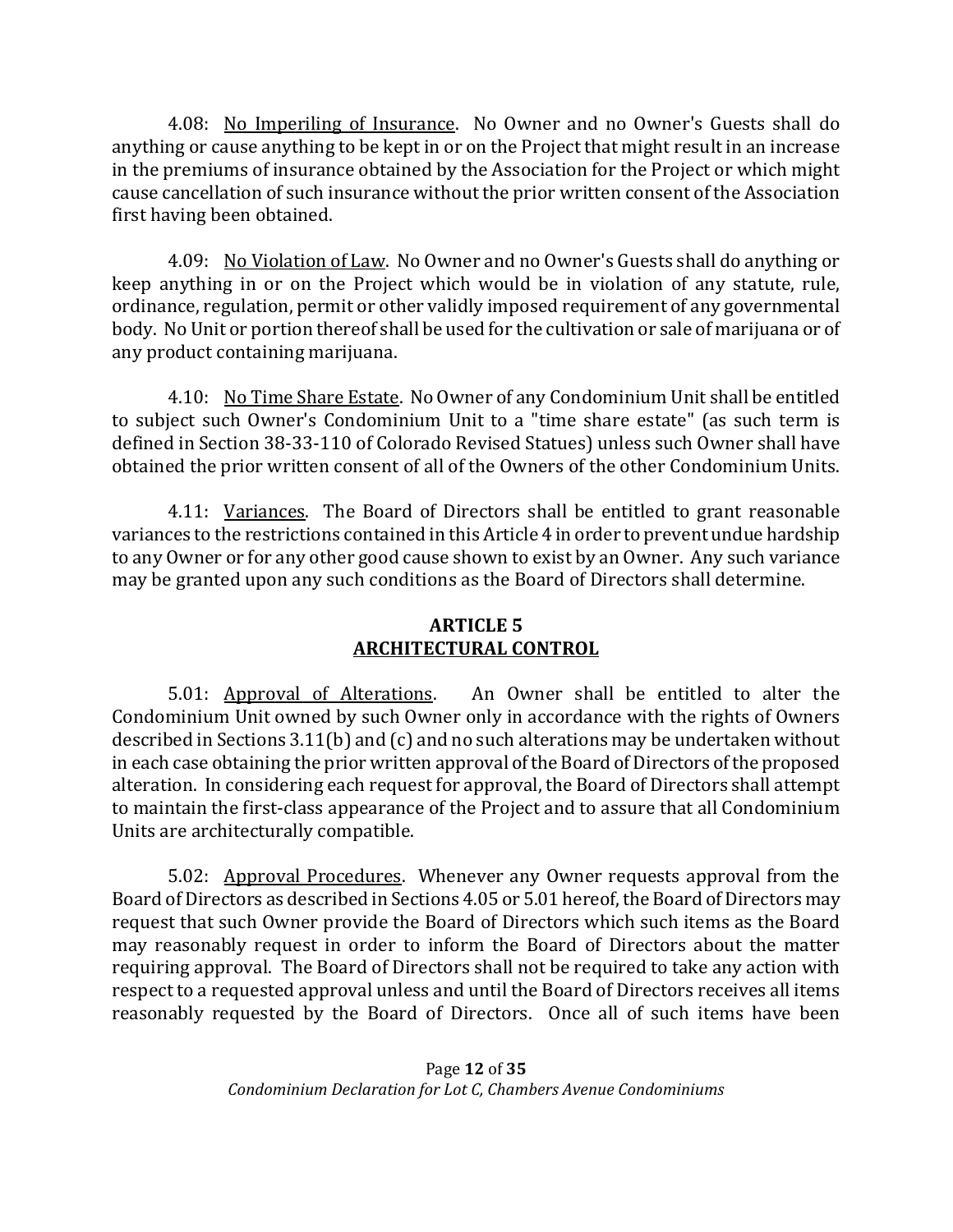furnished to the Board of Directors, the Board of Directors shall have 30 days to approve the request as submitted, to approve the request with such reasonable conditions as the Board of Directors may require or to reject the request and, if the Board of Directors does not so act within such 30 day period, the request shall be deemed approved as submitted. If the request is approved, the matter approved shall be undertaken by the Owner in accordance with the items submitted to the Board of Directors and any conditions placed upon such approval by the Board of Directors.

5.03: No Liability. The Board of Directors shall not be responsible or liable for damages because of any failure to act, disapproval or failure to approve or disapprove any request for approval described in Sections 4.05 or 5.01 hereof or because of any defects in any items submitted to the Board of Directors in connection with any request for approval. Any Owner requesting approval by the Board of Directors by so doing agrees and covenants not to bring any action or suit to recover damages against the Board of Directors, its members as individuals, or its advisors, employees or agents or the Association and its officers and members.

#### **ARTICLE 6 THE ASSOCIATION**

6.01: Membership.

(a) Declarant shall be a member of the Association for so long as Declarant is the Owner of any Condominium Unit. Each individual and Entity shall automatically become a member of the Association upon becoming an Owner of a Condominium Unit. Membership shall be continuous throughout the period that such ownership continues and shall be appurtenant to and inseparable from ownership of a Condominium Unit. Membership shall terminate automatically without any Association action whenever Declarant or any other Owner ceases to own a Condominium Unit. Termination of membership shall not relieve or release any former member from any liability or obligation incurred by virtue of or in any way connected with ownership of a Condominium Unit or membership in the Association, or impair any rights or remedies which the Association or others may have against such former member arising out of or in any way connected with such ownership or membership.

(b) (i) The total number of votes in the Association shall be 100. The votes are hereby allocated to each Condominium Unit by multiplying the Sharing Ratio of such Condominium Unit by 100.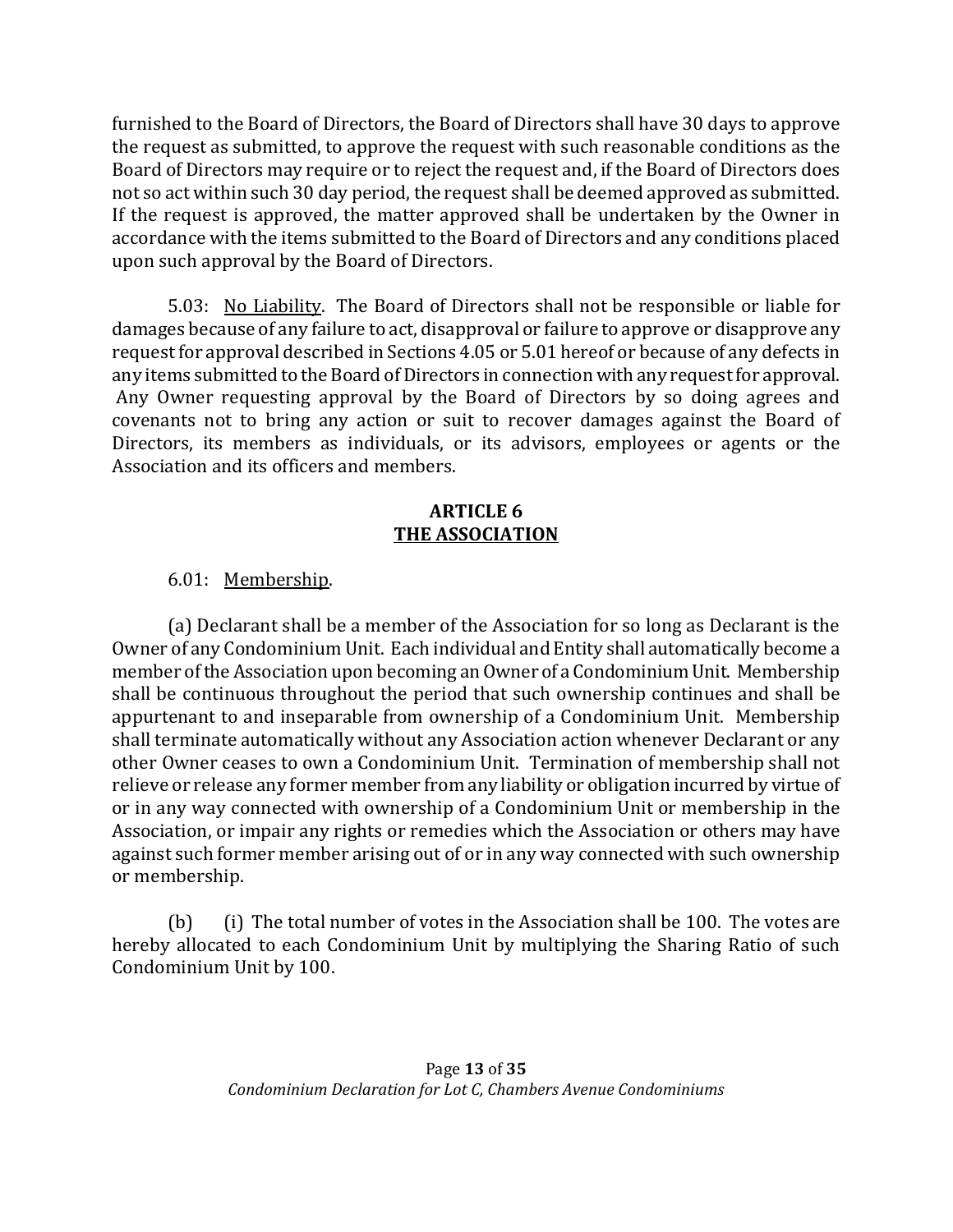(ii) If there is only one Owner of a Condominium Unit, such Owner shall be entitled to cast the votes allocated to such Condominium Unit at any meeting of members. If there are multiple Owners of a Condominium Unit and only one of such multiple Owners is present at a meeting of the members, such Owner shall be entitled to cast the votes allocated to such Condominium Unit. If there are multiple Owners of a Condominium Unit and more than one of the multiple Owners of such Condominium Unit are present at a meeting of the members, the votes allocated to such Condominium Unit may be cast only in accordance with the agreement of a majority in interest of such Owners as such agreement may be reasonably evidenced to the person presiding over such meeting. It is reasonable evidence of the agreement of a majority in interest of multiple Owners of a Condominium Unit if any one of such Owners casts the votes allocated to such Condominium Unit without protest being made promptly to the person presiding over the meeting of the members by any of the other Owners of such Condominium Unit. Declarant and each member which is an Entity shall from time to time designate in writing to the Association one or more individuals who may represent it at a meeting, and vote on its behalf. Until the Association is notified in writing to the contrary, any action taken by any person(s) designated in writing to represent Declarant or such Entity member shall be binding upon Declarant or such Entity member (as the case may be).

(c) The rights and obligations of members of the Association are further delineated in the Articles, the Bylaws and the Rules and each Owner is advised to obtain copies of the then current Articles, Bylaws and Rules upon becoming an Owner.

(d) Each member shall comply strictly with the provisions of the Declaration, the Articles, the Bylaws and the Rules. The failure of a member to comply strictly with any of such provisions shall permit the Association to suspend a member's voting rights while in noncompliance and to take the actions outlined in Section 12.01 hereof. In addition, the Bylaws and the Rules may permit the Association to take further actions in the event of noncompliance by a member with such provisions.

## 6.02: Powers of the Association.

(a) The Project shall be administered and managed by the Association pursuant to the Declaration, the Articles, the Bylaws, the Rules and the Act. The Association shall have all of the powers expressed in, or implied from, the provisions of the Declaration, the Articles, the Bylaws, the Rules and the Act subject; however to the following limitations:

(i) except for the power to grant easements, leases, licenses and concessions through or over the Common Elements set forth in Section 302(1)(i) of the Act, the Association shall not convey or encumber the Common Elements unless Owners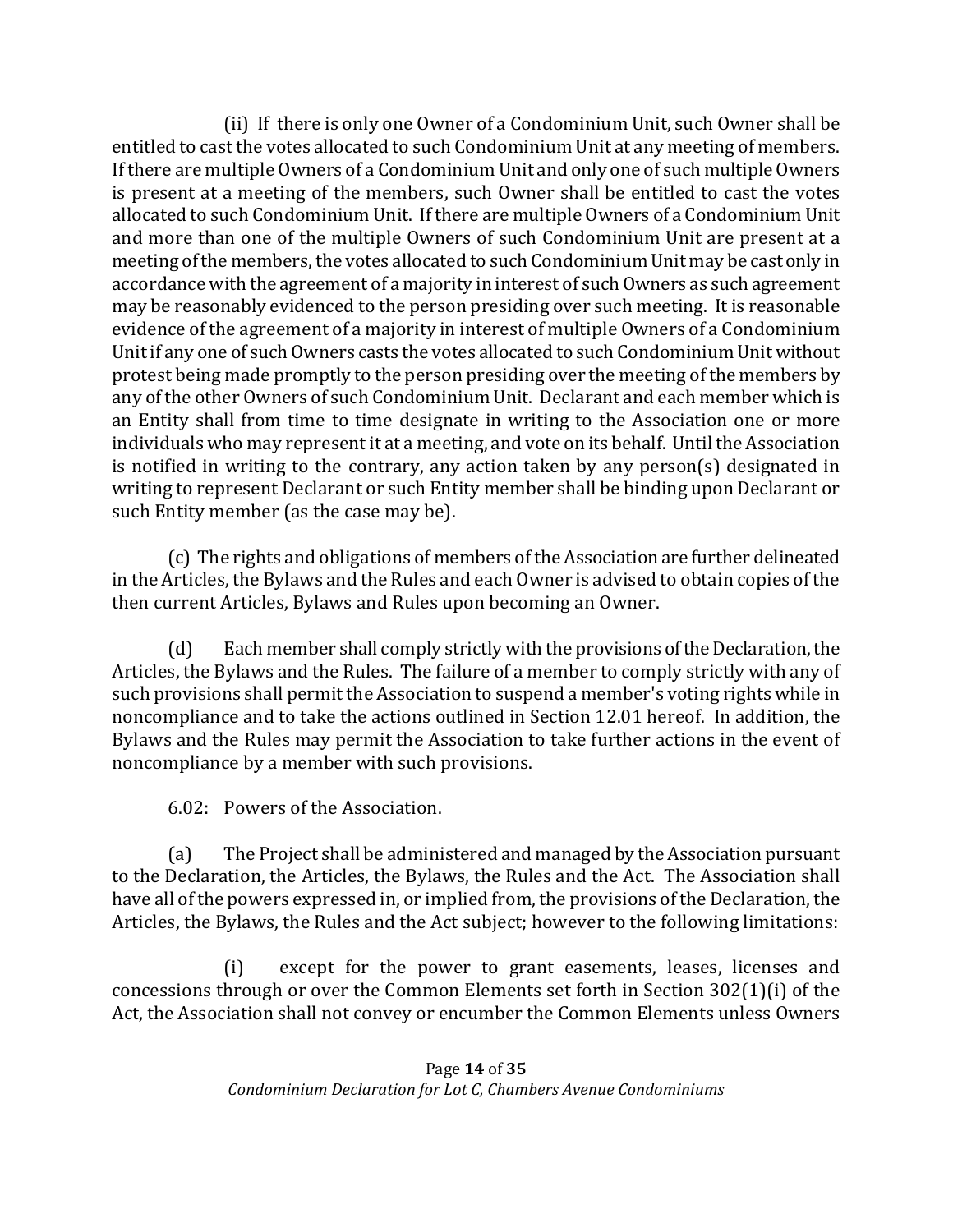entitled to cast at least 67 percent of the total votes in the Association, including at least 67 percent of the votes allocated to Condominium Units not owned by Declarant, and all First Lienors have given their approval thereof and unless the provisions of Section 312 of the Act have been complied with;

(ii) the Association shall be organized and operated exclusively for pleasure, recreational and other non-profitable purposes as set forth in Section 501(c) (7) of the Internal Revenue Code of 1986, as it is now or may hereafter be amended, or in any corresponding provisions of any future law of the United States of America providing for the exemption of similar organizations from income taxation; and

(iii) no part of the net earnings of the Association shall inure to the benefit of any member of the Association.

(b) Without limiting the generality of the foregoing, the Association shall have the power from time to time as it deems necessary and appropriate to adopt, amend and enforce the Rules in order to administer and manage the Project and to implement the provisions of the Declaration including without limitation, Rules intended to promote the general health, safety and welfare of persons within the Project, to protect and preserve property and to regulate the use of the Common Elements. All of the Rules adopted by the Association shall be reasonable and shall be uniformly applied. The Association may provide for enforcement of the Rules through reasonable and uniformly applied fines and penalties, which shall be collectable by the Association as a charge pursuant to the provisions of Section 8.04 hereof. Each Owner, and such Owner's Guest shall be obligated to and shall comply with and abide by the Rules and pay such fines or penalties upon failure to comply with or abide by the Rules. The Association shall not be responsible to any Owner or Guest for the non-observance by any other Owner or Guest of the Rules.

6.03: Board of Directors. The Board of Directors is designated to act on behalf of the Association and shall be responsible for the control and management of the Association and the disposition of its funds and property; provided; however that the Board of Directors may not act on behalf of the Association to: (a) amend the Declaration, (b) terminate the Project except as set forth in Sections 10.02 and 11.02 hereof and in Section 218 of the Act; or (c) elect directors or determine the qualifications, powers and duties, or terms of office of directors, but the Board of Directors may fill vacancies in the Board of Directors for the unexpired portion of any term. The number of directors (which shall not be less than three), their terms of office and their qualifications shall be determined according to the Bylaws. The members of the Association shall elect all directors. Within 60 days after the Owners other than Declarant elect a majority of the directors, Declarant shall deliver to the Association all property of the Owners and of the Association held by or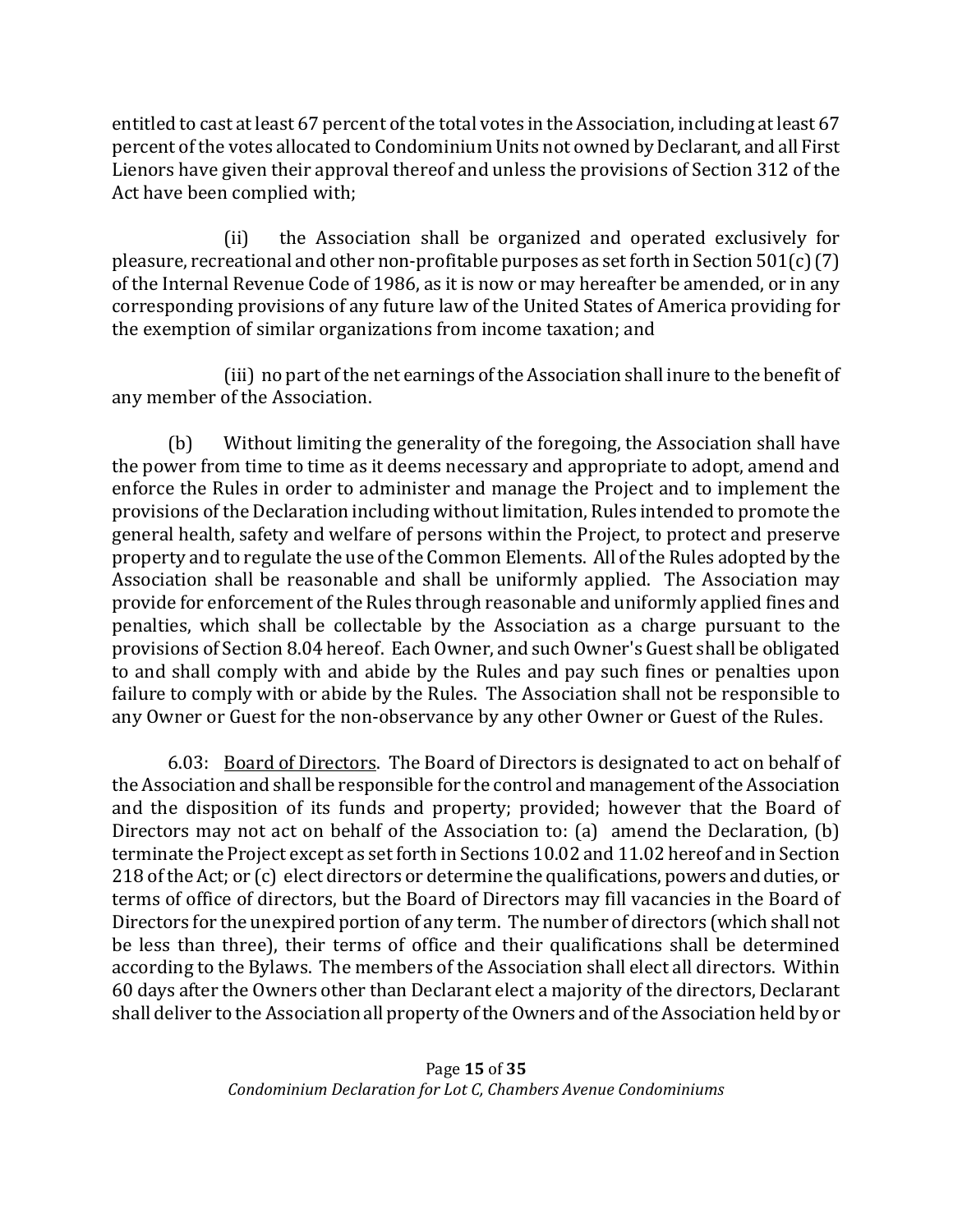controlled by Declarant, including without limitation, the items specified in Sections 303(9)(a) through (1) of the Act.

6.04: Officers. The officers of the Association shall be a president, a secretary, a treasurer and such other officers as may from time to time be prescribed by the Bylaws. The Board of Directors shall elect all officers of the Association and may fill any vacancy in any office for the unexpired term. The terms of office of the officers of the Association and their qualifications shall be determined according to the Bylaws.

#### **ARTICLE 7 MAINTENANCE AND INSURANCE**

## 7.01: Maintenance by Owners.

(a) Each Owner shall be responsible for maintaining in a clean, safe, attractive and sightly condition and in good order and repair consistent with the high standards of the Project, the interior portion of such Owner's Unit, the exterior windows and doors of such Owner's Unit and the facilities for providing water, sewer, electrical, natural gas, telephone, cable television and other utility services located within such Owner's Unit and providing such utility services to such Owner's Unit, but such Owner shall not be responsible for the maintenance of any facilities providing such utility services to any other Unit or the Common Elements.

(b) In performing the maintenance required by Section 7.01(a) hereof, no Owner shall do any act or work which impairs or otherwise affects the Common Elements. If, in the reasonable judgment of the Association, an Owner has failed to maintain those portions of such Owner's Condominium Unit which such Owner is required to maintain by the provisions of Section 7.01(a) hereof in accordance with the standards set forth in Section 7.01(a) hereof, the Association may, after 10 days' notice to such Owner, perform all work deemed necessary by the Association to place such Condominium Unit in conformity with the foregoing standards and shall have access to such Condominium Unit for such purposes. The Association shall be reimbursed by the Owner who or which failed to adequately maintain such Owner's Condominium Unit for all costs of the work performed by the Association pursuant to the authorization contained in the preceding sentence in the manner set forth in Section 8.04 hereof.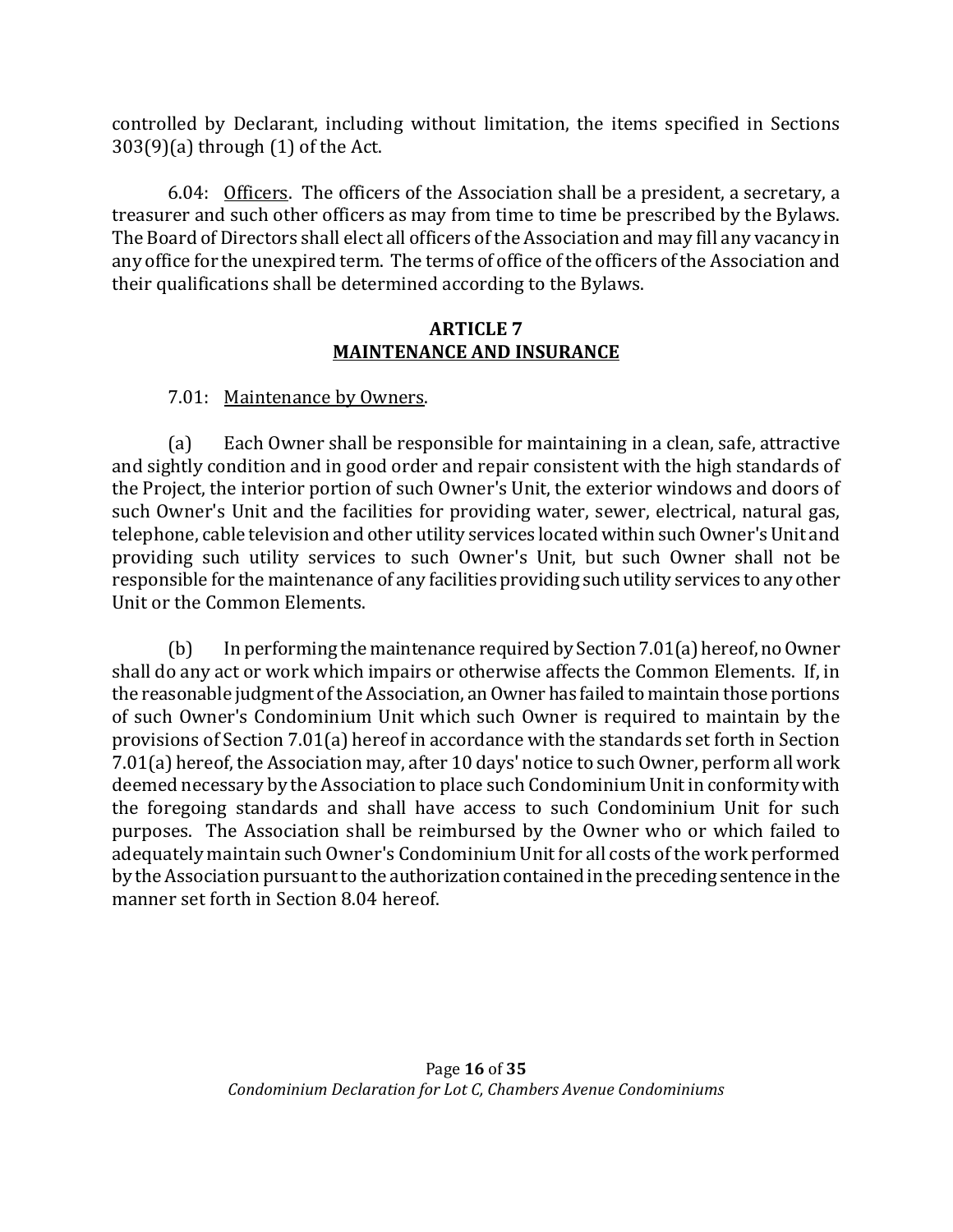### 7.02: Maintenance by the Association.

(a) The Association shall be responsible for maintaining those portions of the Condominium Units which are not required by the provisions of Section 7.01(a) hereof to be maintained by the Owners and for maintaining the Common Elements.

(b) The costs of the maintenance required of the Association by the provisions of Section 7.02(a) hereof shall be a Common Expense. If, however, the need to perform such maintenance results from the negligence or intentional act of an Owner or such Owner's Guests, such Owner shall reimburse the Association for all costs of such maintenance and repair in the manner set forth in Section 8.04 hereof.

### 7.03: Insurance.

(a) The Association shall provide and keep in force the following insurance:

(i) Property damage insurance on the Buildings (including the Common Elements and the Units which are a part of the Building but excluding the finished interior surfaces of the walls, floors and ceilings of the Units and any improvements or betterments installed in such Units by the Owners) and on any other Common Elements which are not a part of the Building (including fixtures and building service equipment and common personal property and supplies owned by the Association) insuring against loss by fire, lightning and the risks covered by the "all risks" endorsement of the insurer (which risks shall include at least vandalism, malicious mischief and those risks covered by a standard broad form coverage endorsement) in an amount not less than the full replacement cost of the insured property (without deduction for depreciation but less applicable deductibles and exclusive of the costs of land, excavation, foundations, paving and other items normally excluded from property policies) in an agreed amount endorsement. Such insurance shall be carried in blanket policy form naming the Association as the insured. Any loss covered by such insurance must be adjusted with the Association whether or not the insurance proceeds with respect to that loss are payable to the Association. Such insurance proceeds shall be payable to the Association unless the Association shall have previously designated in writing an insurance trustee for that purpose, but in no event shall such insurance proceeds be payable to any Lienholder. The Association or the insurance trustee receiving such insurance proceeds shall hold such insurance proceeds in trust for the Association, the Owners and the Lienholders as their interests may appear. Such insurance proceeds shall be disbursed in accordance with the provisions of Section 9.02 hereof and the Association, the Owners and the Lienholders are not entitled to receive payment of any portion of such insurance proceeds unless there is a surplus of such insurance proceeds after such disbursements have been made.

(ii) Commercial general public liability insurance for the protection of the Owners, the Association, the officers and directors of the Association, the managing agent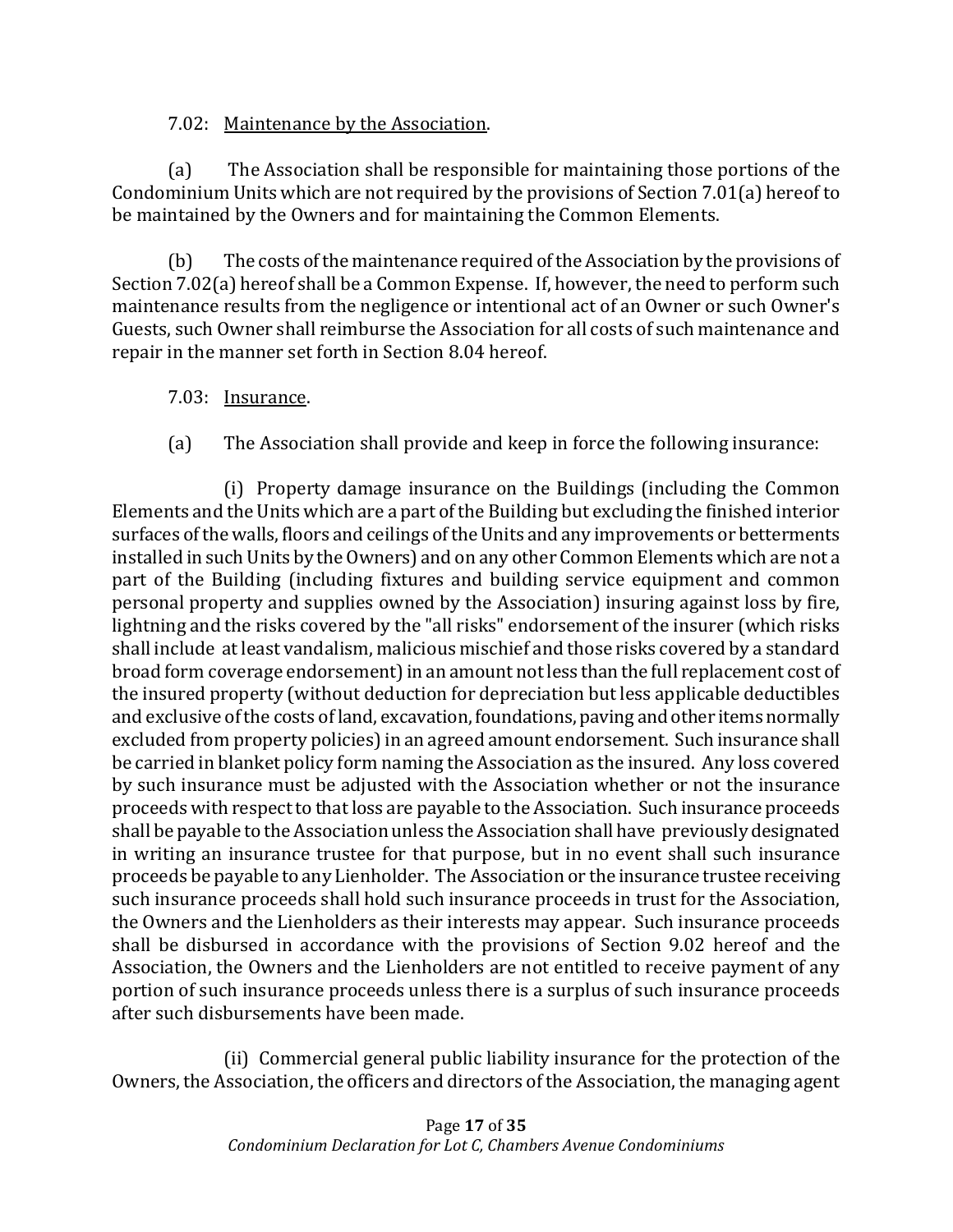engaged by the Association (if any) and the respective employees, agents and contractors of the Association and such managing agent (if any), as their interests may appear, insuring against any liability arising from the ownership, existence, use, or management of the Common Elements (including liability for death, personal injury and property damage) in the combined single limit amount of \$1,000,000.00 or in such greater amount as the Association shall determine. Such insurance shall cover claims of one or more insured parties against other insured parties.

(iii) Fidelity insurance in an amount not less than one-sixth of the then current aggregate annual assessments of the Association plus reserves, as calculated from the then current Budget, covering the directors and officers of the Association, any Owner or employee of the Association who controls or disburses funds of the Association and, at the election of the Association, covering any managing agent engaged by the Association. The Association may also require any managing agent engaged by the Association to carry fidelity insurance in accordance with the provisions of the Bylaws.

(iv) Directors and officers liability insurance and errors and omissions insurance coverage in such amounts as the Association shall determine for the protection of the Association, its officers, directors and employees, but only if such insurance is available to the Association without payment of a premium or premiums which is or are, in the judgment of the Association, excessive.

(v) Such other insurance in such amounts as the Association may consider necessary or advisable against such other insurable hazards as the Association may from time to time wish to insure against.

(b) All insurance which is carried by the Association pursuant to the provisions of Section 7.03(a) hereof shall be issued by responsible insurance companies authorized to do business in the State of Colorado. Each policy of insurance described in Sections 7.03 (a)(i) and (ii) hereof shall contain the following provisions: (i) such policy shall not be materially modified or canceled without at least 30 days prior written notice to the Association and to each Owner and Lienholder whose or which name and address has been made known to the insurer; (ii) the insurer waives its rights of subrogation under such policy as to any claim against the Association, its officers, directors and employees, any Owner and members of such Owner's household and any Lienholder; (iii) each Owner is an insured person under such policy with respect to liability arising out of such Owner's ownership interest in the Common Elements or membership in the Association; (iv) no act or omission by an Owner, unless acting within the scope of such Owner's authority on behalf of the Association, shall void such policy or operate as a condition to recovery under such policy; and (v) if, at the time of loss under such policy, there is other insurance in the name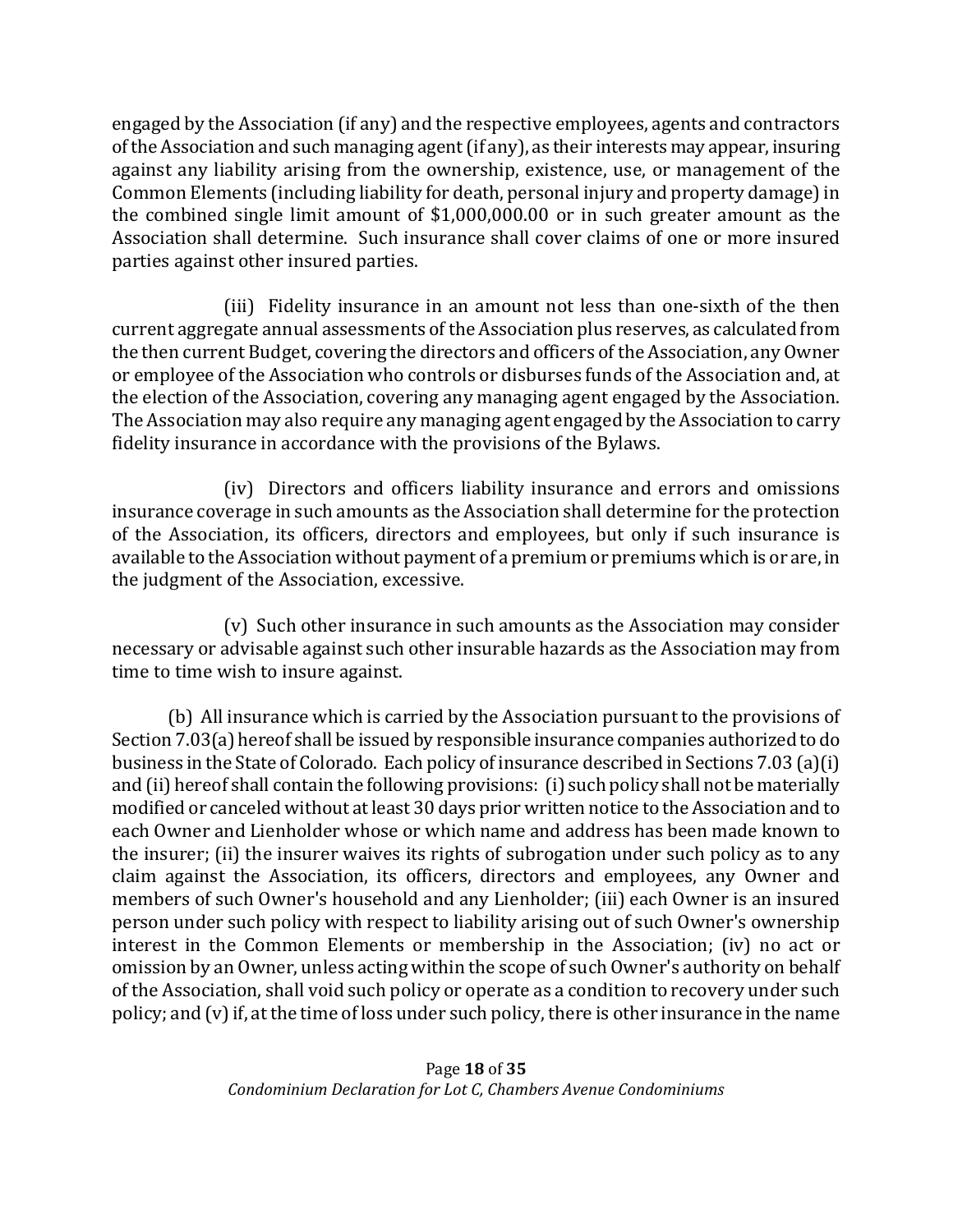of an Owner covering the risk covered by such policy, the Association's policy shall provide primary insurance. If the insurance described in Sections 7.03 (a)(i) and (ii) hereof is not reasonably available, or if any policy of such insurance is canceled or not renewed without a replacement policy therefor having been obtained, the Association promptly shall cause notice of such fact to be hand delivered or sent prepaid by United States mail to all Owners and First Lienors.

(c) Each Owner shall be solely responsible for obtaining and maintaining any insurance covering loss or damage to the finished interior surfaces of the walls, floors and ceilings of the Unit of such Owner's Condominium Unit, any improvements and betterments installed by an Owner of such Unit, and any personal property in such Owner's Unit and covering liability for injury, death or damage occurring inside such Owner's Unit. Any policy of such insurance shall contain waivers of subrogation as to any claim against the Association, its officers, directors and employees, any Owner and such Owner's Guests and any First Lienor and shall be so written that the liability of the insurers issuing insurance obtained by the Association shall not be affected or diminished thereby.

(d) The costs of obtaining and maintaining all insurance which is carried by the Association pursuant to the provisions of Section 7.03(a) hereof shall be a Common Expense to be prorated among all Owners as set forth in the Declaration, notwithstanding the fact that the Owners may have disproportionate liability. To the extent that the Association settles claims under the insurance described in Section 7.03(a)(i) hereof for damages to real property, any Owner whose negligence caused such loss shall reimburse the Association for the amount of all deductibles paid by the Association with respect to such claims in the manner set forth in Section 8.04 hereof.

#### **ARTICLE 8 ASSESSMENTS AND CHARGES**

8.01: Annual Assessments.

(a) Until the Association establishes an annual assessment for Common Expenses for the initial fiscal year of the Association, Declarant shall pay all Common Expenses. The Association shall establish prior to the conveyance of any Condominium Unit by Declarant, an annual assessment with respect to the initial fiscal year of the Association for the purpose of paying or creating a reserve for Common Expenses. The amount of the annual assessment for the initial fiscal year of the Association and for each fiscal year thereafter shall be based upon the Budget adopted by the Association. The Budget shall be based upon a good faith estimate of the Common Expenses to be paid or reserved for the fiscal year covered by the Budget including, without limitation, an estimate of the costs of the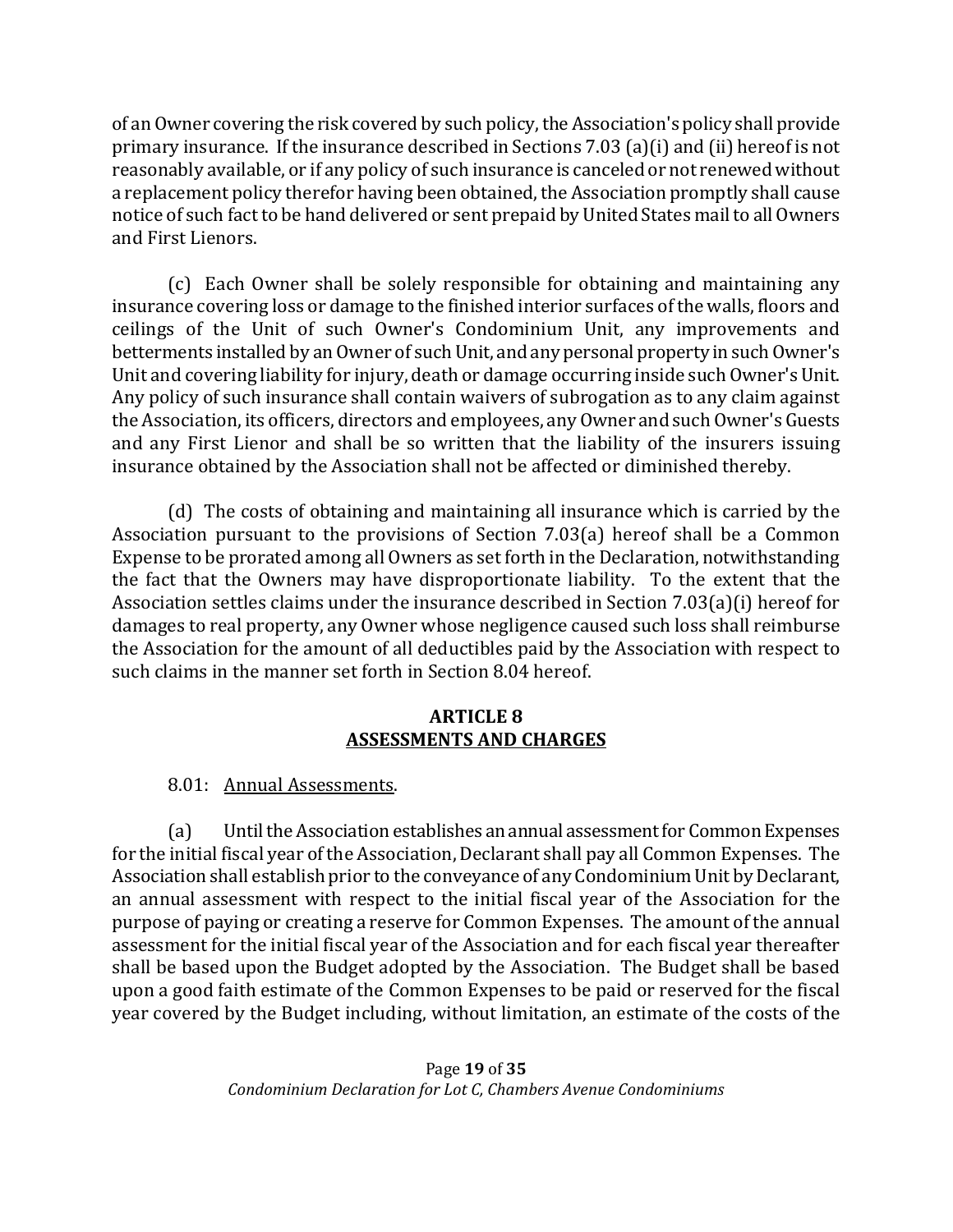maintenance and repair required to be performed by the Association pursuant to the provisions of Section 7.02 hereof during such fiscal year, an estimate of the costs of the insurance described in Section 7.03 hereof to be obtained by the Association during such fiscal year and an estimate of the amount of funds to be reserved during such fiscal year for the costs of the periodic refurbishing and replacement of those items which are to be maintained by the Association pursuant to the provisions of Section 7.02 hereof as such items wear out or become obsolete so that the costs of such periodic refurbishing or replacement may be paid through the annual assessments instead of special assessments. The Board of Directors shall establish the annual assessment for the initial fiscal year of the Association without a vote of the Owners. The annual assessment for any fiscal year after the initial fiscal year shall be established only after a Budget is adopted in accordance with the provisions of Section 8.01(b) hereof. The Association may adjust the amount of an annual assessment during the fiscal year covered by such annual assessment from time to time as the Association may in its discretion deem necessary or advisable, but any such adjustment shall be based upon a revised Budget adopted by the Association in accordance with the provisions of Section 8.01(b) hereof.

(b) After the initial fiscal year of the Association or in the event the Association desires to make an adjustment to an annual assessment previously established during a fiscal year, the Board of Directors shall adopt a proposed Budget to serve as the basis for the establishment of the annual assessment or the adjustment to the annual assessment (as the case may be). Within the time period provided by Section 303(f) of the Act, after the adoption of such proposed Budget, the Board of Directors shall mail, by ordinary first-class mail, or otherwise deliver a summary of such proposed Budget to all Owners and shall set a date for a meeting of Owners to consider ratification of such proposed Budget. Unless at that meeting Owners holding at least 75 percent or more of the total votes of the Association reject such proposed Budget, such proposed Budget is ratified, whether or not a quorum is present. In the event such proposed Budget is rejected, the Budget last ratified by the Owners shall be continued until such time as the Owners ratify a subsequent Budget proposed by the Board of Directors and the proposed annual assessment or adjustment to the annual assessment shall be based upon such continued Budget.

8.02: Special Assessments. In addition to the annual assessments authorized in Section 8.01 hereof, the Association may establish at any time a special assessment for the purpose of paying or creating a reserve for, in whole or in part, the cost of any expense which the Association is entitled to incur pursuant to the provisions of the Declaration or the Bylaws and which is not scheduled to be paid in a Budget adopted by the Association. No special assessment may be levied by the Association unless such special assessment has been approved by the Board of Directors and by the majority vote of the Owners present in person or proxy at a meeting called for such purpose at which a quorum was present.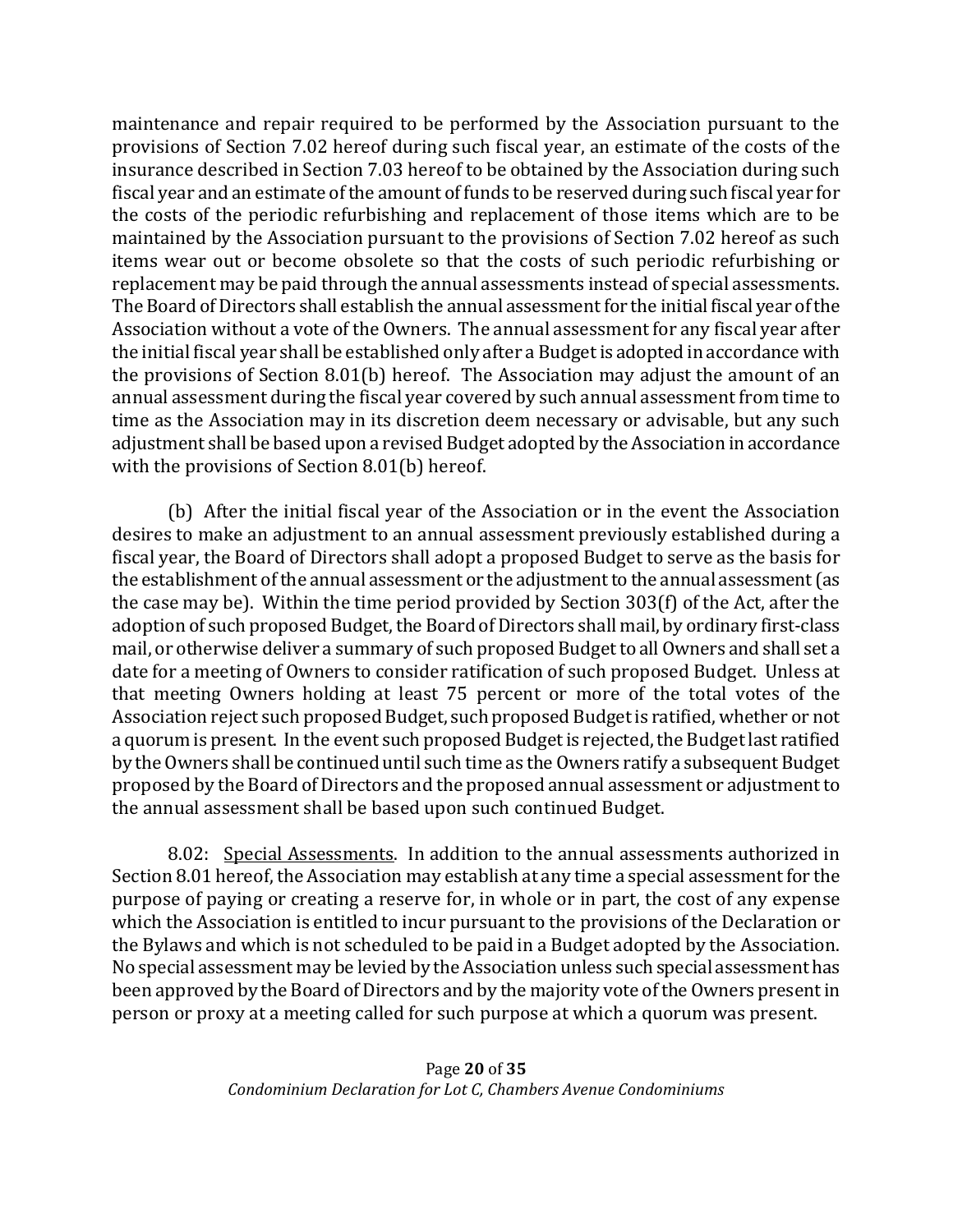8.03: Payments of Assessments. All annual assessments shall be payable in equal monthly installments. Each monthly installment of the annual assessments shall be due on the first day of the month in the amount specified in the most recent written notice from the Association until the Association notifies an Owner in writing of a different amount. At the option of the Association, special assessments may be payable in a lump sum or in quarterly or monthly installments. Each special assessment shall be due on the date established by the Association after the Association gives an Owner notice of the amount of such Owner's assessment. The Association may charge and collect interest at an annual rate of 18 percent on any annual or special assessment which is not paid when due. If the Association engages an attorney to collect any annual or special assessment not paid when due, the Owner responsible for the payment of such annual or special assessment shall reimburse the Association for all costs of collection of such annual or special assessment including, without limitation, reasonable attorneys' fees.

8.04: Charges. Each Owner shall be liable for all charges with respect to such Owner or such Owner's Condominium Unit as set forth in the Declaration which include, but are not limited to, the costs to be reimbursed to the Association by an Owner pursuant to the provisions of Sections 7.01(b), 7.02(b) and 7.03(d) hereof and fines and penalties for violations of the Rules as described in Section 6.02(b) hereof. Any charge shall be due within 10 days after notice of the amount of such charge is delivered to an Owner and, if not paid when due, shall bear interest at an annual rate of 21 percent. If the Association engages an attorney to collect any such charge not paid when due, the Owner responsible for the payment of such charge shall reimburse the Association for all costs of collection of such charge including, without limitation, reasonable attorneys' fees. Any charge collected by the Association shall be used by the Association in furtherance of its duties hereunder or to defray Common Expenses.

## 8.05: Liability of Owners.

(a) The liability for annual and special assessments of the Common Expenses is hereby allocated to each Condominium Unit in the same percentage as the Sharing Ratio of such Condominium Unit subject, however, to the following exceptions:

(i) any Common Expense associated with the maintenance, repair or replacement of a Limited Common Element shall be assessed against the Condominium Units to which that Limited Common Element is assigned in proportion to the Sharing Ratio of each such Condominium Unit to the Sharing Ratios of all such Condominium Units.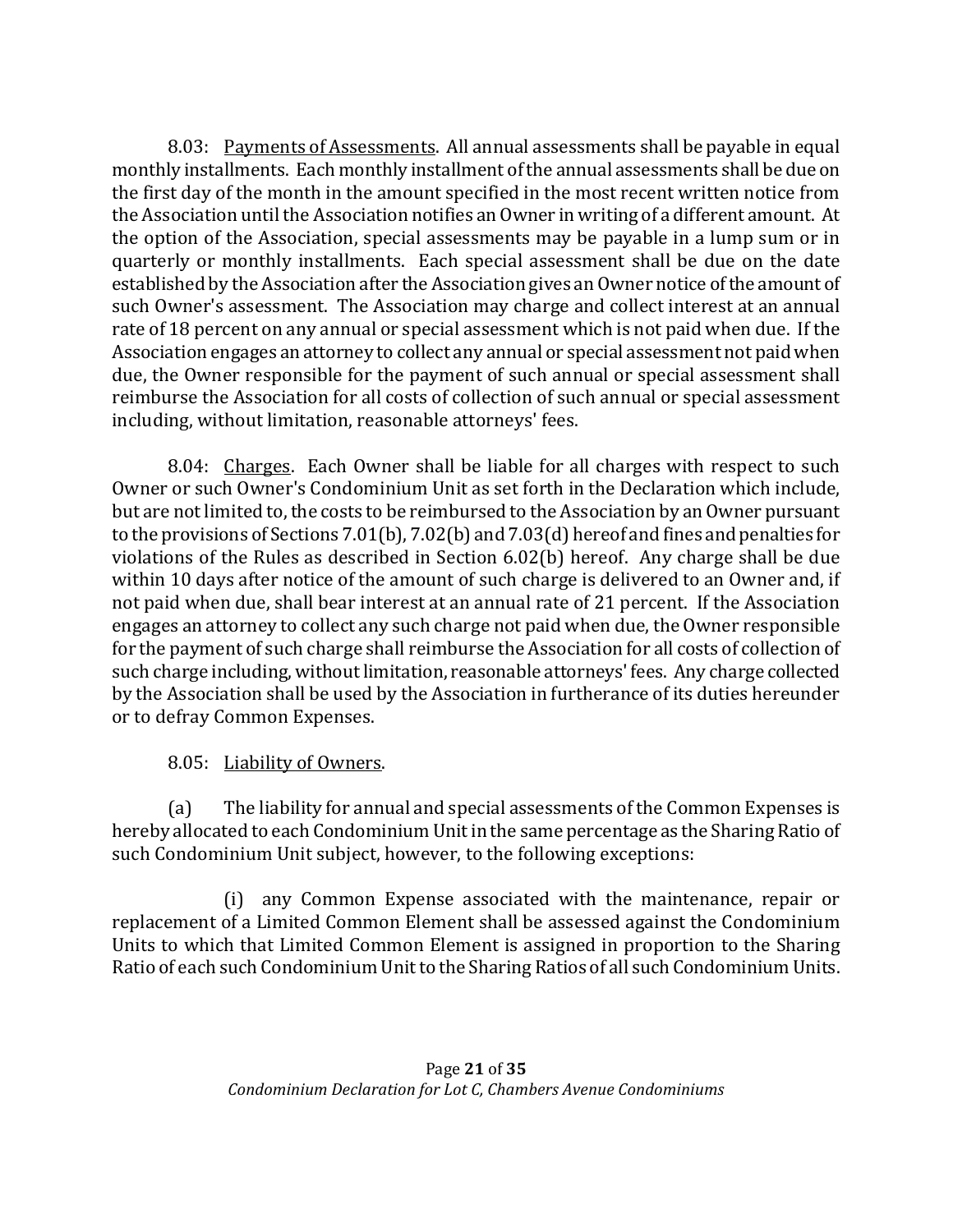(b) The amount of any annual and special assessment and charges payable with respect to an Owner or such Owner's Condominium Unit shall be a personal obligation of the Owner of such Condominium Unit and such Owner's heirs, devisees, personal representatives, successors and assigns and, if there are multiple Owners of one Condominium Unit, such obligation shall be a joint and several obligation of each Owner of such Condominium Unit. Except as set forth in Section 8.06 hereof, a party acquiring fee simple title to a Condominium Unit shall be jointly and severally liable with the former Owner of the Condominium Unit for all such amounts which had accrued and were payable at the time of the acquisition of fee simple title to the Condominium Unit by such party without prejudice to such party's right to recover any of such amounts paid by such party from the former Owner. No Owner shall be exempt from liability for payment of such Owner's share of the Common Expenses either by waiver of the use or enjoyment of the Common Elements or Easements or by abandonment of such Owner's Condominium Unit.

8.06: Liability of Lienholders. The transfer of title to a Condominium Unit pursuant to a foreclosure of a Security Interest encumbering such Condominium Unit or pursuant to any procedure in lieu thereof shall not extinguish the lien for annual and special assessments and charges against such Condominium Unit described in Section 8.07 hereof as to payments which become due prior to such transfer unless and to the extent such Security Interest has priority over the Association's lien as specified in Section 316 (2) of the Act. A Lienholder shall not be personally liable for any assessment or charge payable by the Owner of the Condominium Unit encumbered by the Security Interest held by such Lienholder, but the Association agrees to accept any payment of such assessment or charge made voluntarily on behalf of such Owner by such First Lienor.

8.07: The Association's Lien. The Association shall have from the date of recording of this instrument a lien against each Condominium Unit to secure payment to the Association of all annual and special assessments with respect to such Condominium Unit and all charges with respect to each Owner of such Condominium Unit together with interest thereon at the annual rate of 18 percent from the due date thereof and together with all costs and expenses of collecting such assessments and charges including, without limitation, reasonable attorneys' fees. The Association's lien shall be prior and superior to all other liens and encumbrances on a Condominium Unit except: (a) liens and encumbrances recorded prior to the recordation of this instrument; (b) the Security Interest of a First Lienor with respect to such Condominium Unit except to the extent specified in Section 316 (2)(b) of the Act; (c) liens for real estate taxes and other governmental charges against such Condominium Unit and (d) mechanic's and materialman's liens which by law may be prior to the Association's lien. The Association's lien shall attach from the date of recording of this instrument and shall be considered perfected without the necessity of recording a notice of default and claim of lien.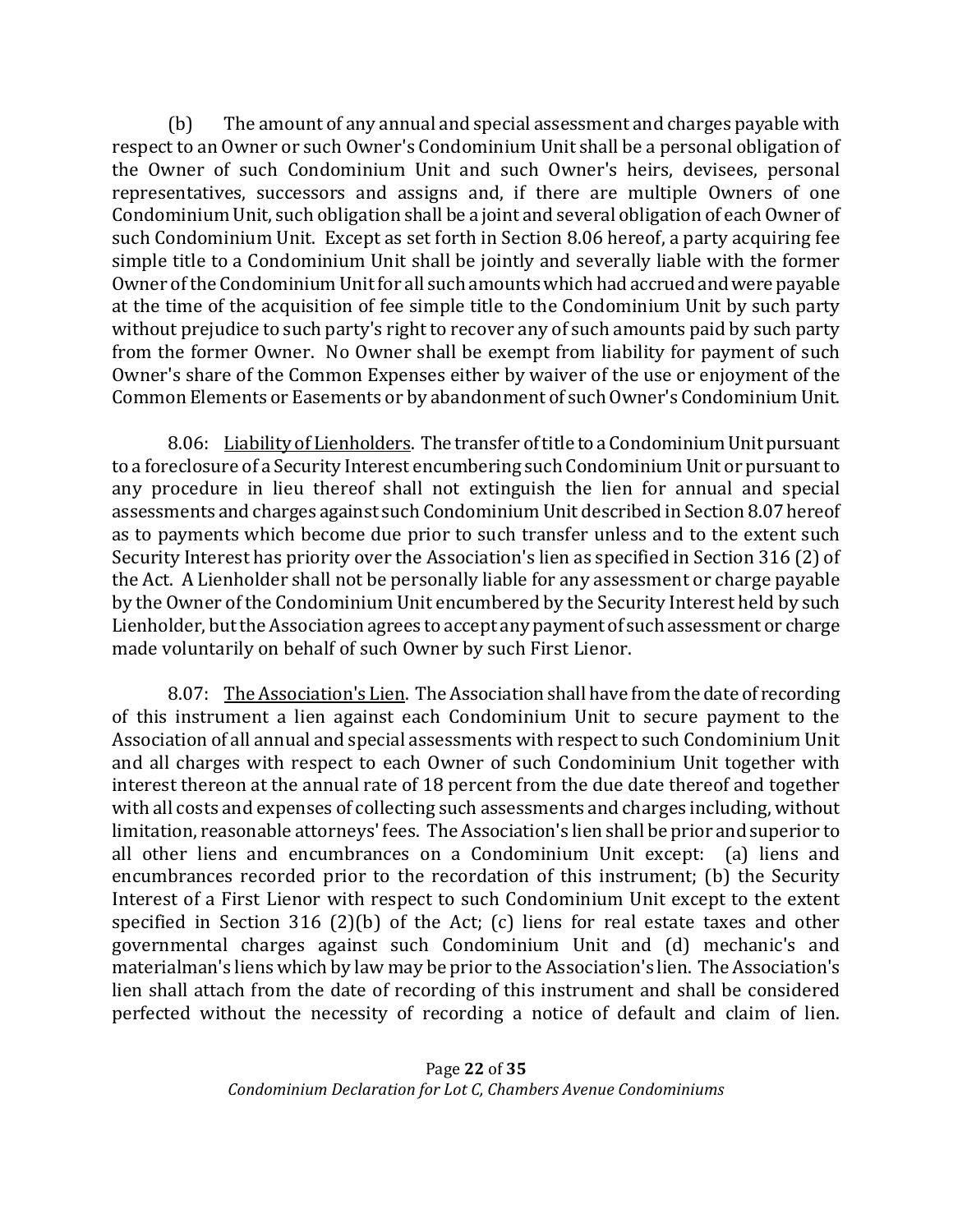Nevertheless, the Association shall, as a condition to enforcement of the Association's lien, record a notice of default and claim of lien which shall be executed by an officer or director of the Association and which shall contain substantially the following information: (i) the legal description of the Condominium Unit against which the lien is claimed; (ii) the names of the defaulting Owners as indicated by the Association's records; (iii) the total unpaid amount together with interest thereon and the costs of collection as of the date of such notice; (iv) a statement that the notice of default and claim of lien is made by the Association pursuant to the Declaration, and (v) a statement that a lien is claimed and will be foreclosed against such Condominium Unit in an amount equal to the amount stated as then due and any additional amounts thereafter becoming due. The Association's lien may be foreclosed in the manner provided by Colorado for the foreclosure of mortgages encumbering real property. At its option, the Association may recover any amounts claimed to be due in a notice of default and claim of lien by an action for a money judgment. In any such foreclosure or action, the Owners of the Condominium Unit subject to such foreclosure or action shall be required to pay the costs and expenses of such proceedings including, without limitation, reasonable attorneys' fees. The Association shall be entitled to purchase the Condominium Unit at any foreclosure sale, and to acquire, hold, lease, mortgage or convey the same. In any such foreclosure or action, the Court may appoint a receiver to collect all sums alleged to be due from the Owners prior to or during the pendency of such foreclosure or action. The Court may order the receiver so appointed to pay any sums held by such receiver to the Association during the pendency of such foreclosure or action to the extent of the unpaid annual and special assessments and charges.

8.08: Statement of Unpaid Assessments and Charges. The Association shall furnish to an Owner of a Condominium Unit, a designee of such Owner, a Lienholder with respect to a Condominium Unit or a designee of such Lienholder, upon written request, delivered personally or by certified mail, first-class postage prepaid, return receipt requested, to the Association's registered agent, a written statement setting forth the amount of the unpaid annual and special assessments and charges, if any, with respect to such Condominium Unit. Such statement shall be furnished within 14 calendar days after receipt of the request and is binding upon the Association, the Board of Directors and every Owner. If no statement is furnished to the requesting party delivered personally or by certified mail, first-class postage prepaid, return receipt requested, to the requesting party within such 14 calendar day period, then the Association shall have no right to assert a lien upon the Condominium Unit for unpaid annual and special assessments and charges which were due as of the date of the request.

8.09: Surplus Funds. Upon the determination by the Board of Directors that surplus funds of the Association remain after payment or provision for Common Expenses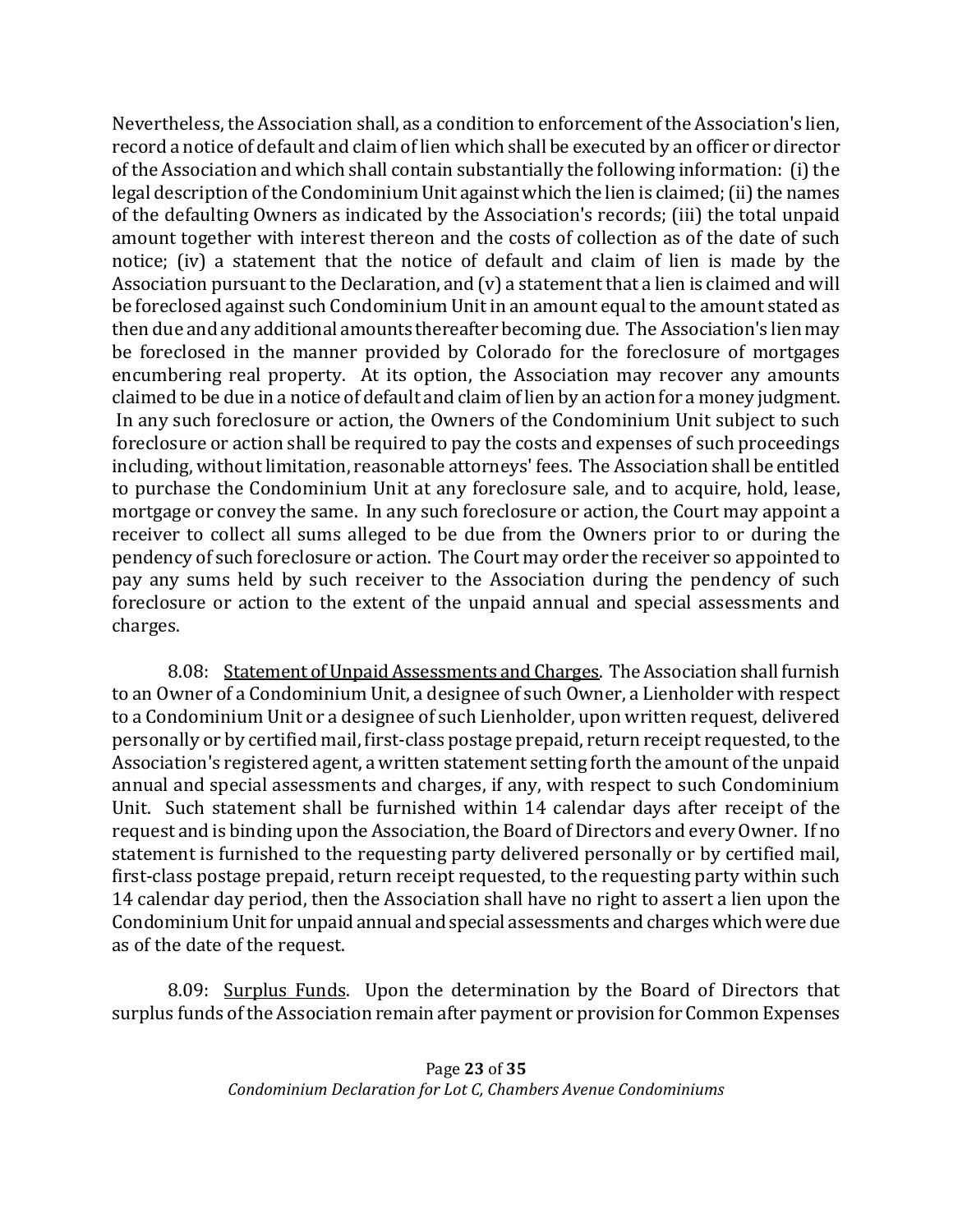and any prepayment or provision for reserves as described in Section 314 of the Act, the Board of Directors may decide either to distribute such surplus funds to the Owners in accordance with the respective Sharing Ratios of their Condominium Units or to credit such surplus funds to the Owners in accordance with the respective Sharing Ratios of their Condominium Units against their respective liabilities for future Common Expenses.

### **ARTICLE 9 DAMAGE OR DESTRUCTION**

9.01: Requirement of Repair and Replacement. In the event of any damage or destruction to any portion of the Project for which insurance is required under the provisions of Section 7.03(a)(i) hereof, the Association shall cause such damaged or destroyed portion of the Project to be fully repaired or replaced promptly after the occurrence of such damage or destruction unless:

(a) Prior to the Association undertaking such repair or replacement, the Project is terminated in the manner described in Section 10.02 hereof;

(b) Such repair or replacement would be illegal under any state or local statute or ordinance governing health or safety;

(c) Prior to the Association undertaking such repair or replacement, Owners entitled to vote at least 67 percent of the votes of the Association (which must include every Owner of a Condominium Unit which is not proposed to have the Unit thereof or any Limited Common Element assigned thereto fully rebuilt) and all First Lienors agree in writing to a plan to only partially repair or replace the damaged or destroyed portion of the Project. If such a plan is so agreed upon, the Association shall promptly: (i) undertake the repair or replacement provided for in such plan; (ii) restore the portion of the Project not to be repaired or replaced pursuant to such plan to a condition compatible with the remainder of the Project and (iii) prepare, execute and record an amendment to the Declaration which reflects any reallocation of "allocated interests" (as such term is defined in the Act) of any Condominium Unit which is not fully rebuilt which is automatically made pursuant to the provisions of Section 313(9)(b)(II) of the Act; or

(d) Prior to the conveyance of any Condominium Unit to an individual or Entity other than Declarant, a Lienholder whose or which Security Interest encumbers all or any portion of the damaged or destroyed portion of the Project rightfully demands all or a substantial part of the insurance proceeds payable as a result of such damage or destruction.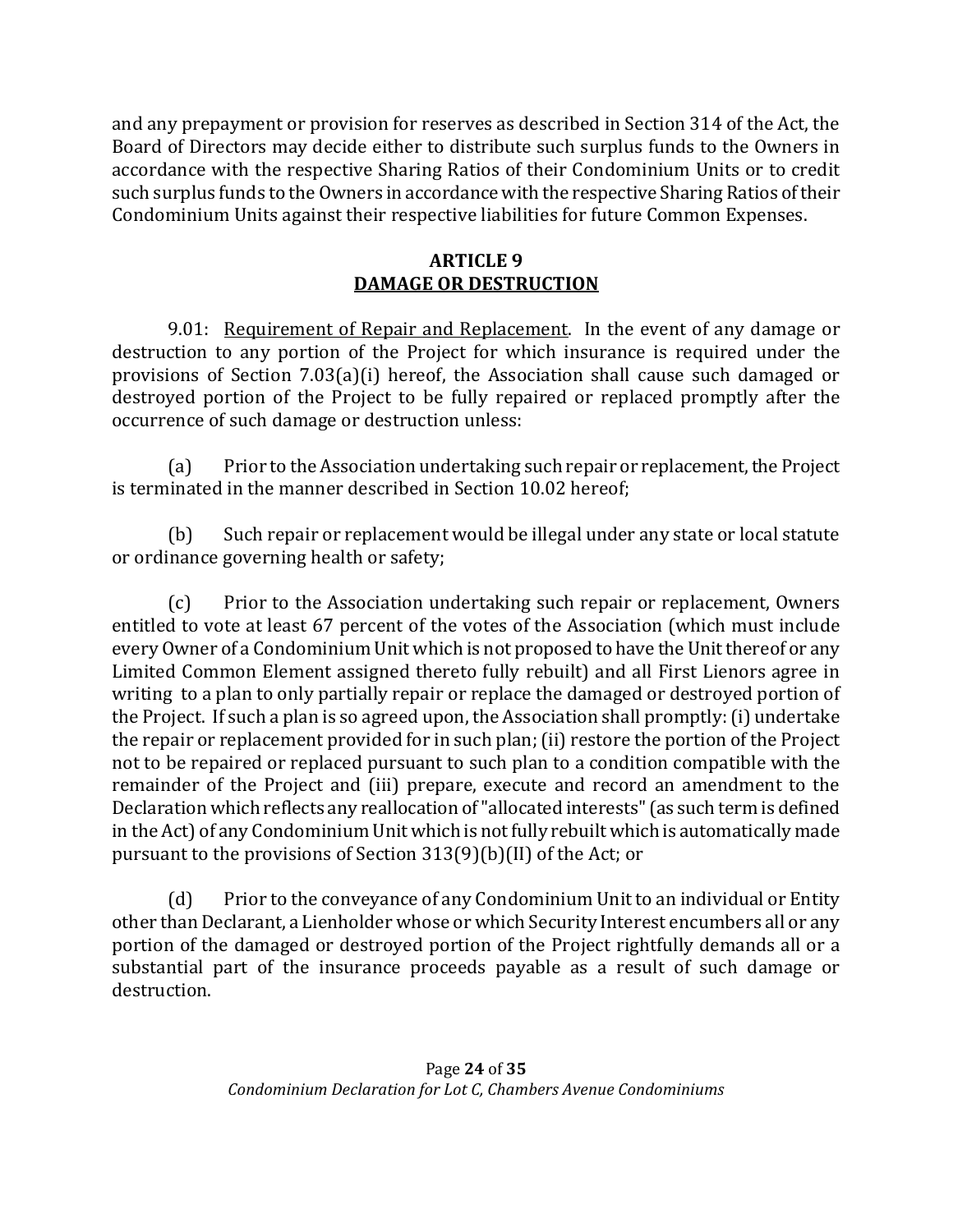#### 9.02: Insurance Proceeds.

(a) The insurance proceeds paid to the Association as a result of the damage or destruction of any portion of the Project shall be disbursed by the Association as follows:

(i) If the damaged or destroyed portion of the Project is fully repaired or replaced, the insurance proceeds shall be disbursed first to the expenses of such repair or replacement and the remainder shall be disbursed to the Owner of each Condominium Unit or the Lienholder with respect to such Condominium Unit, as their interests may appear, in accordance with the Sharing Ratio of such Condominium Unit; and

(ii) If the damaged or destroyed portion of the Project is not fully repaired or replaced, (A) the insurance proceeds attributable to a Condominium Unit which will not have the Unit thereof or the Limited Common Elements assigned thereto fully rebuilt shall be disbursed first to the expenses of restoring the portion not fully repaired or replaced to a condition compatible with the remainder of the Project and second to the Owner of such Condominium Unit or the Lienholder with respect to such Condominium Unit, as their interests may appear, and (B) all other insurance proceeds shall be disbursed as set forth in Section 9.02(a)(i) hereof except that the Sharing Ratio to be used for such disbursement shall be the Sharing Ratio after any reallocation of allocated interests referred to in Section 9.01(c) hereof.

(b) If the costs of the repair or replacement of the damaged or destroyed portion of the Project required by Section 9.01 hereof are in excess of the insurance proceeds paid to the Association as a result of such damage or destruction, the excess amount shall be a Common Expense payable by the Owners in accordance with their respective liabilities for Common Expenses after any reallocation of allocated interests referred to in Section 9.01(c) hereof.

9.03: Notice to First Lienors. Promptly after the occurrence of any fire or other casualty which causes damage or destruction of any portion of the Project which the Association estimates will cost \$10,000 or more to repair, the Association shall deliver written notice thereof to all First Lienors. The delivery of such written notice shall not be construed as imposing any liability whatever on any First Lienor to pay all or any part of the costs of repair or restoration. Further, the provisions of Section 9.02 hereof shall not be construed as limiting in any way the right of a First Lienor (in case the insurance proceeds disbursed in accordance with the provisions of Section 9.02 hereof shall be insufficient to pay the indebtedness held by such First Lienor) to assert and enforce the personal liability for such deficiency of the person or persons responsible for payment of such indebtedness.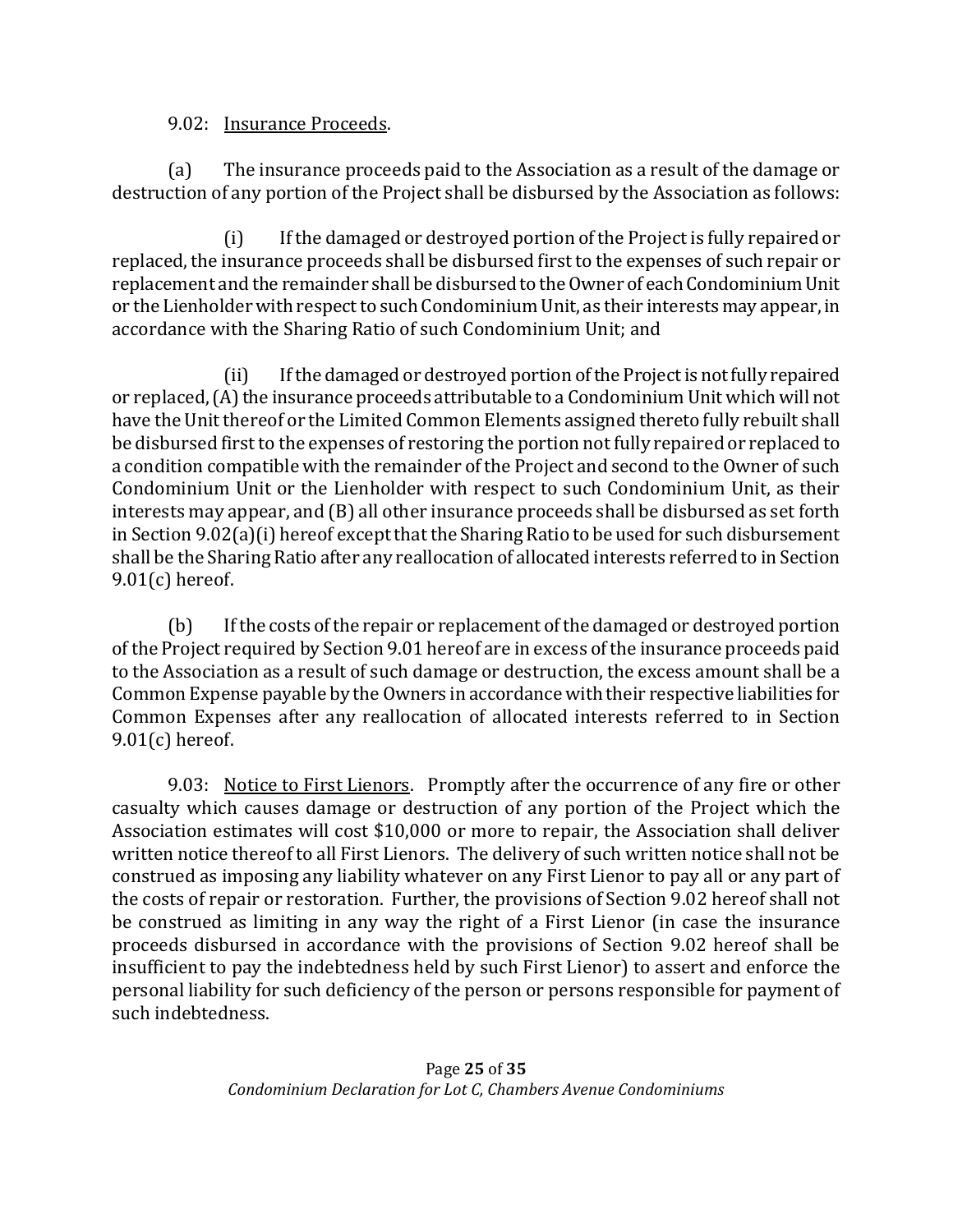#### **ARTICLE 10 RESTORATION AND TERMINATION**

10.01: Restoration. If at any time the Owners entitled to vote at least 67 percent of the votes of the Association and all First Lienors shall agree that all Condominium Units have become obsolete and shall approve a plan for their renovation or restoration, the Association shall promptly cause such renovation or restoration to be made according to such plan. All Owners shall be bound by the terms of such plan and the costs of the work shall be a Common Expense.

10.02: Termination. If at any time an agreement to terminate the Project is obtained from Owners entitled to vote at least 67 percent of the votes of the Association and from all First Lienors in accordance with the provisions of Section 218 of the Act, the Association shall promptly undertake the actions required of the Association under the provisions of Section 218 of the Act. Upon completion of such actions by the Association, the Declaration shall automatically terminate without any further action.

#### **ARTICLE 11 CONDEMNATION**

11.01: Appointment of Association as Attorney-in-Fact. Each Owner, on such Owner's behalf and on behalf of such Owner's heirs, devises, personal representatives, successors and assigns, does irrevocably constitute and appoint the Association with full power of substitution, as such Owner's true and lawful attorney in such Owner's name, place and stead to deal with such Owner's interest in such Owner's Condominium Unit upon condemnation of such Owner's Condominium Unit with full power, right and authorization to execute, acknowledge and deliver any contract, deed or other document affecting the interest of such Owner, and to take any other action which the Association may consider necessary or advisable to give effect to the provisions of this Article 11. If requested to do so by the Association, each Owner shall execute and deliver a written instrument confirming such appointment. The action of the Association in settling any condemnation claim shall be final and binding on all Owners.

11.02: Entire Taking. If the entire Project is taken under any statute, by right of eminent domain, or by purchase in lieu thereof, or if any part of the Project is taken and the part remaining may not practically or lawfully be used for any purpose permitted by the Declaration, the Association (as attorney-in-fact for the Owners) shall collect the award made in such taking and shall sell the part of the Property remaining after the taking, if any, free and clear of the provisions of the Declaration which shall automatically terminate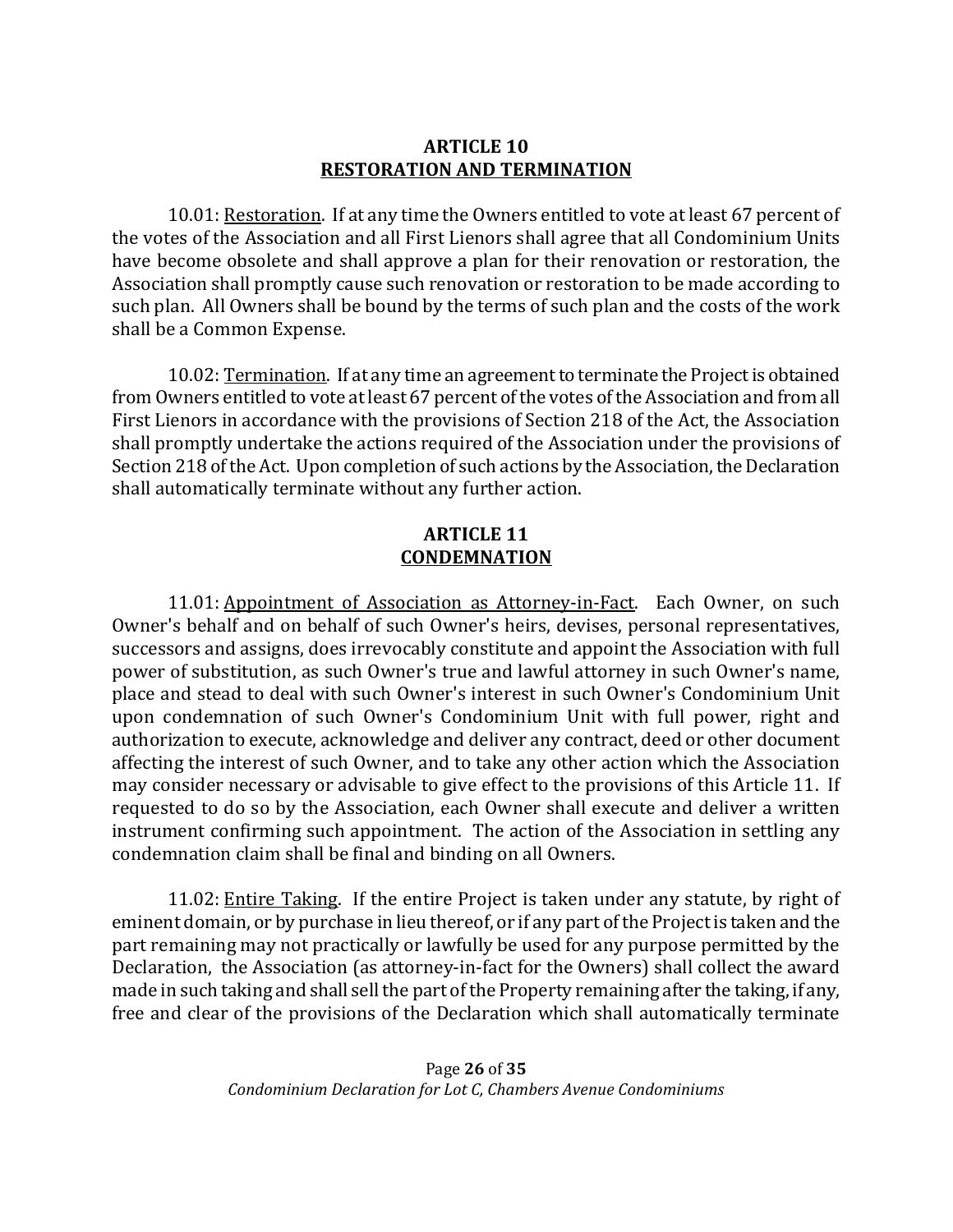upon the recording of a notice by the Association setting forth all of such facts without any further action. The award and the proceeds of such sale, if any, shall be distributed by the Association in the manner provided in Section 218 of the Act.

11.03: Partial Taking. If a taking occurs other than a taking specified in Section 11.02 hereof, then the Association (as attorney-in-fact for the Owners) shall collect the award made in such taking, shall promptly cause the portion of the Project not so taken to be restored as nearly as possible to its condition prior to the taking, and shall prepare, execute and record an amendment to the Declaration which confirms any reallocation of the allocated interests of any Condominium Units automatically made pursuant to the provisions of Section 107 of the Act. The costs of such restoration shall be a Common Expense payable by the Owners in accordance with their respective liabilities for Common Expenses after any reallocation of the allocated interests referred to in the preceding sentence. The award paid to the Association as a result of any such taking shall be disbursed by the Association as follows:

(a) If the Unit of a Condominium Unit is taken or the Limited Common Elements assigned to any one Condominium Unit are taken, the portion of such award attributable to such Unit or Limited Common Elements shall be disbursed to the Owner of such Condominium Unit or the Lienholder with respect to such Condominium Unit, as their interests may appear;

(b) If Limited Common Elements assigned to more than one Condominium Unit are taken, the portion of such award attributable to such Limited Common Elements shall be disbursed to each Owner of each such Condominium Unit or the Lienholder with respect to such Condominium Unit, as their interests may appear, in accordance with the relative liability of each Owner for Common Expenses relating to such Limited Common Elements determined as set forth in Section 8.05(a)(i) hereof; and

(c) Any portion of such award not disbursed pursuant to the provisions of Section 11.03(a) and (b) hereof shall be disbursed to the Owner of each Condominium Unit or the Lienholder with respect to such Condominium Unit, as their interests may appear, in accordance with the Sharing Ratio of such Condominium Unit after any reallocation of allocated interests referred to above in this Section 11.03.

### **ARTICLE 12 MISCELLANEOUS PROVISIONS**

12.01: Enforcement and Remedies. The provisions of the Declaration which create rights in Declarant shall be enforceable by Declarant and the other provisions of the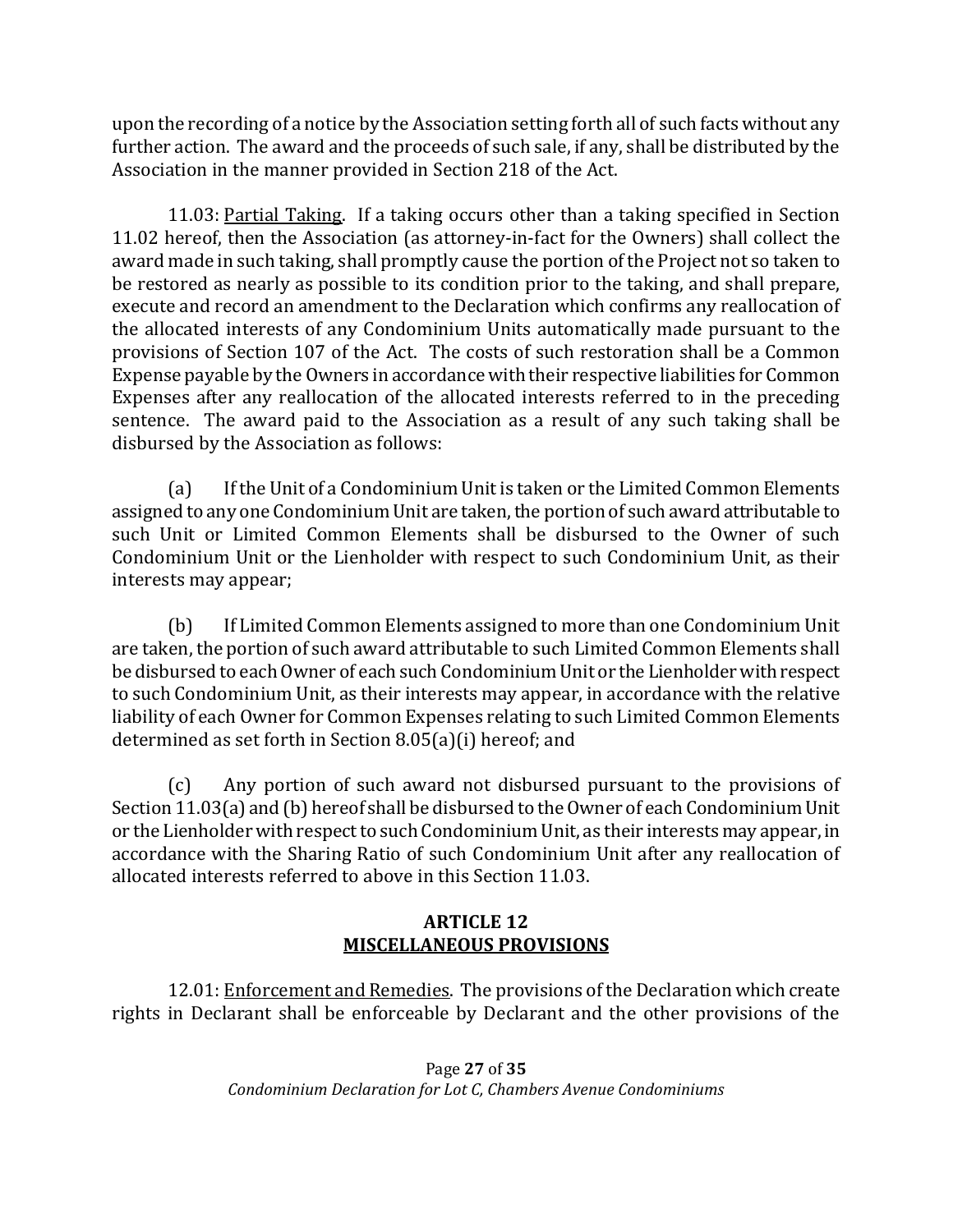Declaration shall be enforceable by the Association. In enforcing the Declaration, the Association shall be entitled to utilize any of the remedies set forth in Article 8 hereof and both the Association and Declarant shall be entitled to any other remedy at law or in equity including, without limitation, an action seeking a prohibitive or mandatory injunction or damages or both. In any action for the enforcement of the Declaration, the party or parties against which or whom enforcement is sought shall pay the reasonable attorneys' fees and costs (including, without limitation, the reasonable attorneys' fees and costs of any appeal) incurred by the party enforcing the Declaration in the amount determined by the Court if the party enforcing the Declaration is the prevailing party in such action. The issuance of a building permit or certificate of occupancy which may be in contravention of the Declaration shall not prevent enforcement of the Declaration. All costs incurred by the Association in the enforcement of the Declaration shall be a Common Expense.

12.02: Duration. The Declaration shall continue and remain in full force and effect in perpetuity, as the same may be amended from time to time in accordance with the provisions of Section 12.03 hereof, unless the Declaration is terminated in accordance with the provisions of Sections 10.02 or 11.02 hereof.

12.03: Amendment. Declarant and the Association shall be entitled to amend the Declaration in those circumstances set forth in Section 217 of the Act. Except for the foregoing amendments by Declarant or the Association, the Declaration may be amended only by the recording of a written instrument or instruments specifying the amendment signed by the Owners who or which are entitled to vote at least 67 percent of the total votes of the Association and all First Lienors; provided, however, that any amendments specified in Section 217(4) of the Act shall require the unanimous consent of all Owners and all First Lienors.

12.04: Covenants Running with the Land. Each provision of the Declaration, and any agreement, promise, covenant and undertaking to comply with each provision of the Declaration shall be deemed a covenant running with the land as a burden with and upon the title to each parcel of real property within the Project for the benefit of any other real property within the Project.

12.05: Limited Liability. A director or an officer of the Association shall not be liable for actions taken or omissions made in the performance of his or her duties except for wanton and willful acts and except for acts specified in Section 7-24-111 of Colorado Revised Statutes. Neither Declarant nor any officer, director, agent or employee of Declarant, shall be liable to any party for any action or for any failure to act with respect to any matter arising in connection with this Declaration if the action taken or failure to act was in good faith and without malice.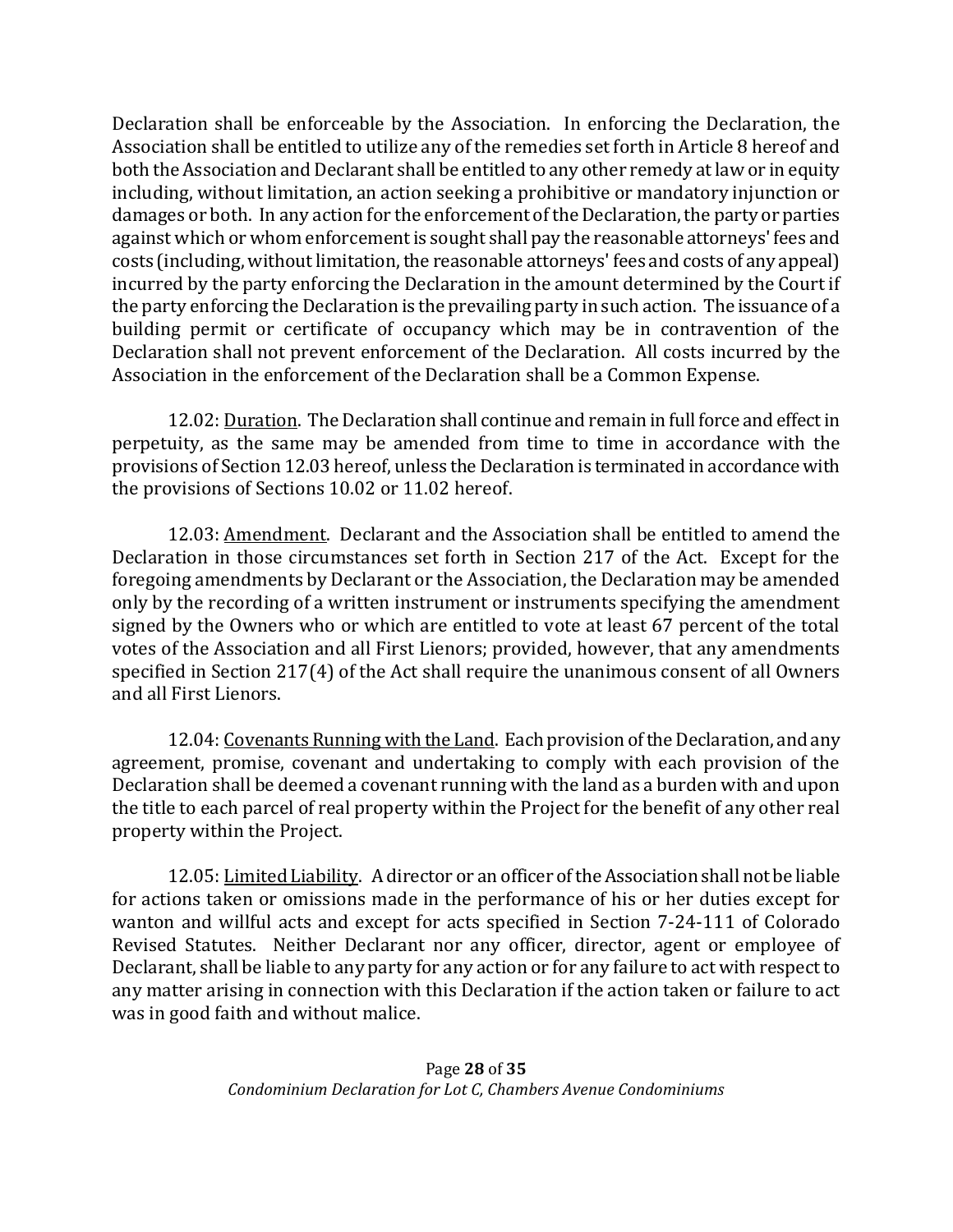12.06: Successors and Assigns. Except as otherwise provided herein, the Declaration shall be binding upon and shall inure to the benefit of Declarant and each subsequent Owner and their respective heirs, devisees, personal representatives, successors and assigns. Declarant and each subsequent Owner shall be fully discharged and relieved of liability with respect to the obligations of such party under this Declaration upon ceasing to own an interest in a Condominium Unit and upon the payment of all sums and the performance of all other obligations of such party under this Declaration up to the time such party ceased to own an interest in a Condominium Unit.

12.07: Transfer by Declarant. Any and all rights, powers or reservations of Declarant herein contained may be transferred by Declarant to any person or entity who or which will assume any or all of the duties of Declarant related to the rights, powers or reservations assigned. Upon the recording of a document in the real property records of Eagle County, Colorado executed by Declarant and the transferee by which Declarant transfers any of such rights, powers or reservations and the assignee assumes all of the duties of Declarant related to the rights, powers or reservations assigned, the transferee shall have the same rights and powers and be subject to the same obligations and duties with respect to the rights, powers or reservations assigned as are given to and assumed by the Declarant herein and Declarant shall be relieved from all liabilities, obligations and duties hereunder which are assumed by the assignee subject, however, to the provisions of Section 304 of the Act. The provisions of Section 304 of the Act shall apply to any transfer of the rights, powers or reservations of Declarant herein upon the transfer of title to any Condominium Unit owned by Declarant or any portion of the Property pursuant to the foreclosure of any Security Interest encumbering any Condominium Unit owned by Declarant or encumbering any portion of the Property as of the date of recording of this instrument, or any extensions, renewals or modifications thereof, or pursuant to any procedure in lieu of such foreclosure.

12.08: Notices to Owners and Association. Each Owner shall register such Owner's mailing address with the Association, and except for statements of assessments, notices of Association meetings, other routine notices and notices which may be sent in another manner in accordance with the provisions of the Declaration or the Act, all notices or demands intended to be served upon an Owner shall be sent by either registered or certified mail, postage prepaid, addressed in the name of the Owner at such registered mailing address. If an Owner fails to register such Owner's mailing address with the Association, such Owner's mailing address shall be deemed to be the address of such Owner's Condominium Unit. All notices, demands or other notices intended to be served upon the Association shall be sent certified mail, postage prepaid, to the address of the Association as designated in the Bylaws.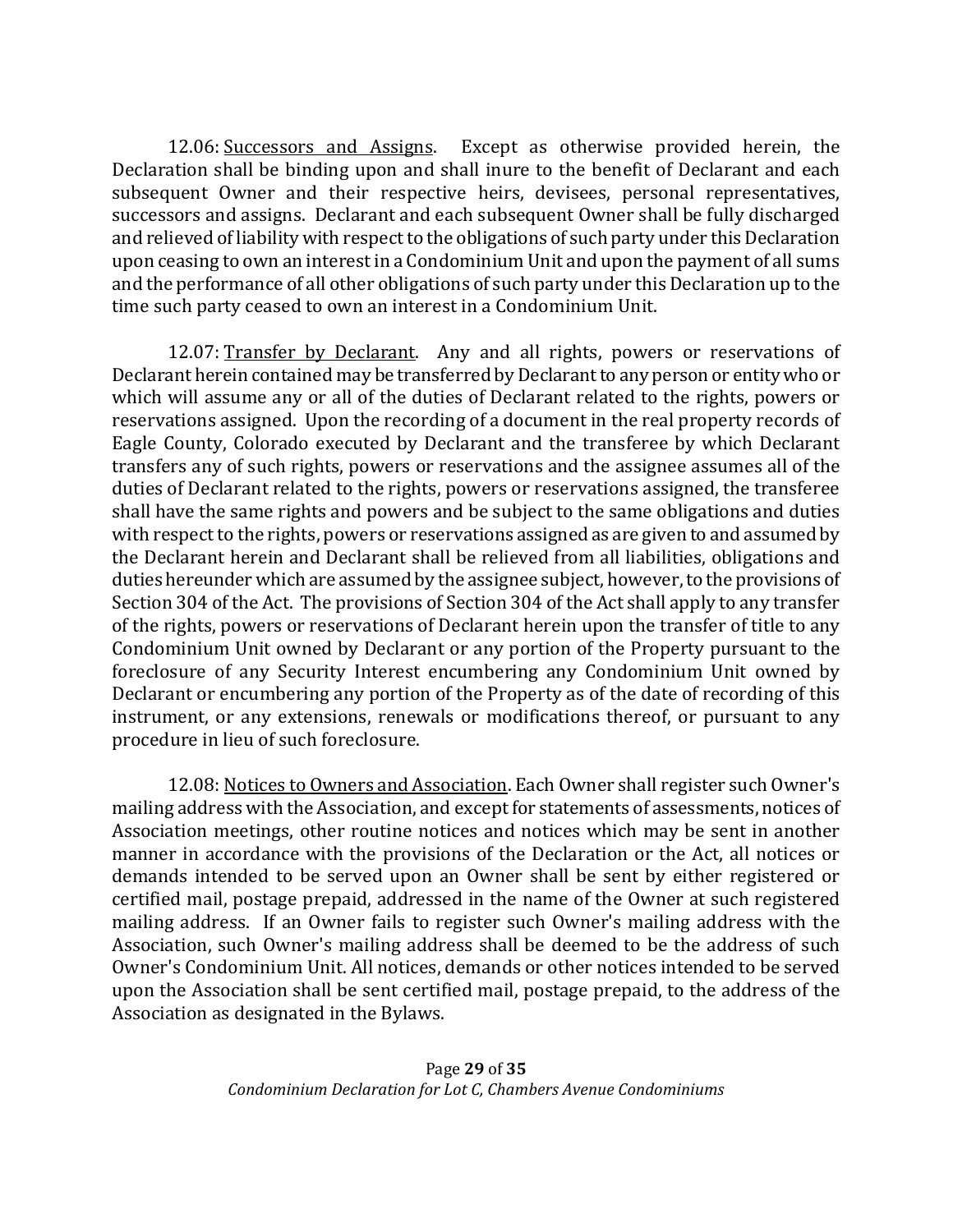12.09(a) Right of First Refusal. No Owner, except Declarant, may sell or lease such Owner's Condominium Unit or any interest therein except pursuant to the provisions of this Section 12.09.

(b) Bona fide offer. Any Owner, except Declarant, who receives a bona fide offer for the sale or lease (other than a lease for a term of one year or less) of his Condominium Unit which he intends to accept, shall give prompt written notice to the Association of such offer and of such intention, the name and address of the proposed purchaser or lessee, the terms of the proposed transaction, and such other information as the Association may reasonably require, and such Owner shall thereupon offer to sell or to lease such unit, through the agency of the Association, to the remaining Owners whether one or more of them, on the same terms and conditions as contained in the bona fide offer. The giving of the notice shall constitute a warranty and representation by the Owner who has received such offer, to the Association, for the benefit of the remaining Owners, that such Owner believes the outside offer to be bona fide in all respects.

(c) Notice to Remaining Owners. Within five business days after the receipt of a bona fide offer, the Association shall mail, by regular United States mail, postage prepaid, or hand deliver to each Owner at the address of such owner as shown in the records of the Association, the information as to the bona fide offer obtained from the offering Owner. For a period of twenty (20) days beginning on and including the date of the actual mailing of such information, the remaining unit Owners, whether one or more of them, shall have the right to purchase or to lease the offering Owner's Condominium Unit on the same terms and conditions as contained in such outside offer.

(d) Exercise of Right. In order to exercise the right of first refusal, the remaining Owners, whether one or more of them, must on or before the end of such 20-day period, actually deliver to the Association a written commitment or commitments to purchase or lease the Unit being offered. If only one Owner shall submit a written commitment then such Owner shall be deemed to have sole right to acquire the offered Unit by lease or purchase pursuant to the terms of the bona fide offer. If more than one written commitment is delivered, the Association shall give immediate notice by telephone or mail to all Owners who delivered such written commitment of the fact of multiple commitments. For a period of six days beginning on and including the day of telephone or mail notice, the Owners who submitted the multiple commitments may agree among themselves as to a form of undivided ownership and procedure for the purchase or lease of the Offered unit. If no notice of such agreement shall be delivered to or received by the Association timely, then the Association shall promptly conduct a drawing between the Owners who submitted the multiple commitments to determine priorities as between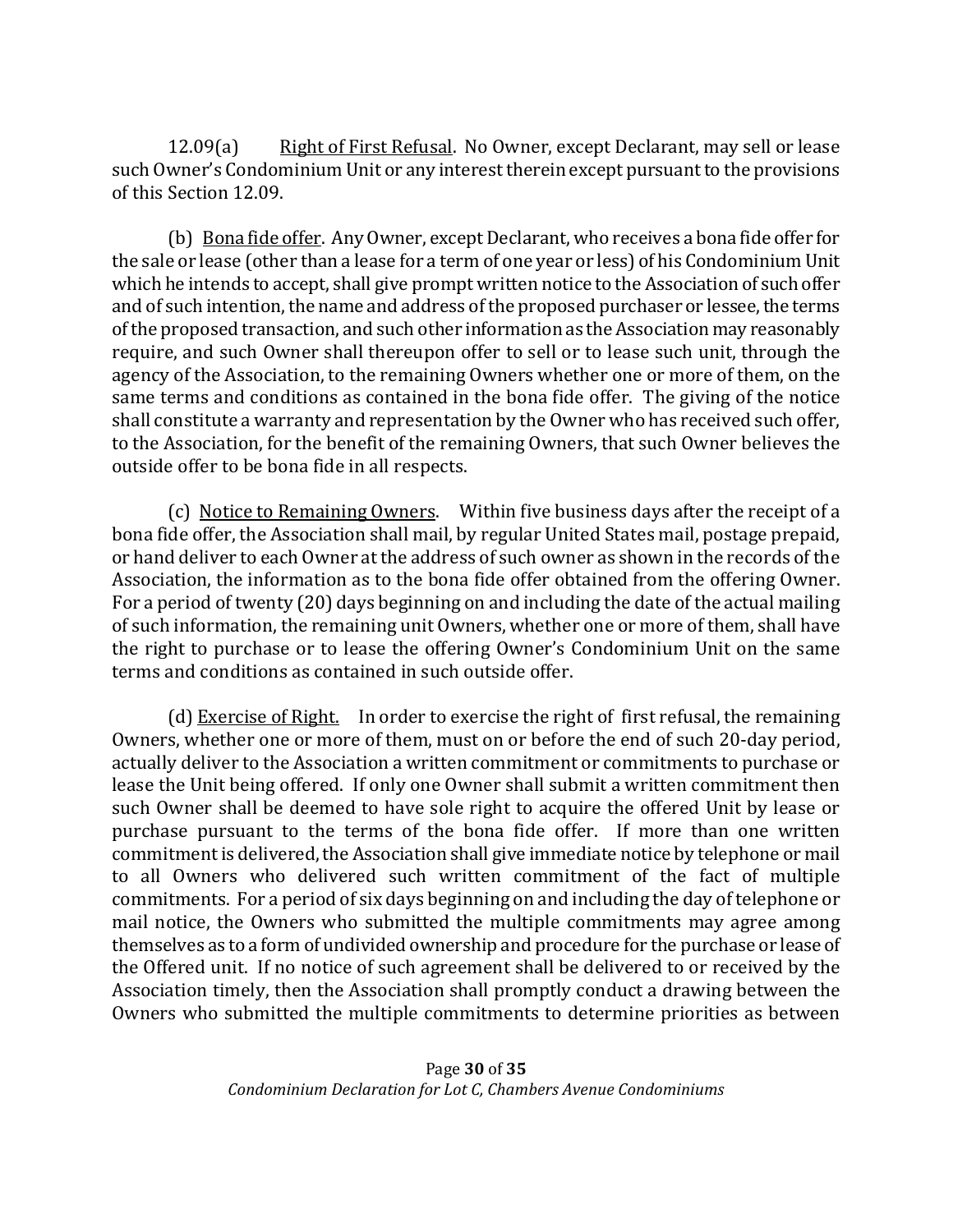them and the priorities as determined shall be conclusive. The Owner or Owners, who shall have validity exercised hereunder, shall enter into a contract with the offering Owner, to purchase or lease the offered unit upon the same terms and conditions as contained in the bona fide offer and tender the offering owner any down payment or deposit theretofore made under the bona fide offer.

(e) Non-exercise of right If no Owner shall exercise his right hereunder within the time periods provided, the offering unit Owner shall be free to accept and close upon the basis of the bona fide offer with the person or person who made the bona fide offer. If the offering Owner shall not within the period provided in the bona fide offer close the transaction on the terms and conditions as originally contained therein, then the offering Owner shall be required to again comply with all of the terms and provision of this Section 12 in order to subsequently sell or lease the unit.

(f) Failure to Comply. Any sale or lease of a Condominium Unit without full compliance with the terms and provisions of this Section 12.09 shall be voidable at the election of the Association.

(g) Certificate. After full compliance by an offering Owner with this Section 12.09, and after all periods of time provided for the purchase by remaining Owners have expired, then the Association shall prepare, execute, acknowledge, and swear to a certificate, in recordable form, stating that the provisions of this Section 12.09 have been complied with and that any right or rights of first refusal theretofore vested in the remaining unit Owners have been terminated. Such certificate can be signed by any member of the Association except the offering Owner and shall be conclusive upon the Association, and the remaining unit owners in favor of all persons who in good faith rely thereon.

(h) Purchase by Association. The Association itself shall have no right to purchase a unit pursuant to this Section 12.09 without the prior written consent of all of the remaining Owners and an express agreement that such remaining Owners will pay their proportionate parts of any assessment necessitated by such purchase.

(i) Exceptions. The following transfers or conveyances of a unit are hereby expressly excepted from the provisions of this Section 12.09.

(1) A transfer to or purchase by a bank, life insurance company, Federal or State savings and loan association or other mortgage lender which acquires its title as a result of owning a mortgage upon a unit, foreclosure proceedings or conveyance in lieu thereof; and a transfer, sale or lease by any such mortgage lender after acquisition of the unit by foreclosure or conveyance in lieu thereof.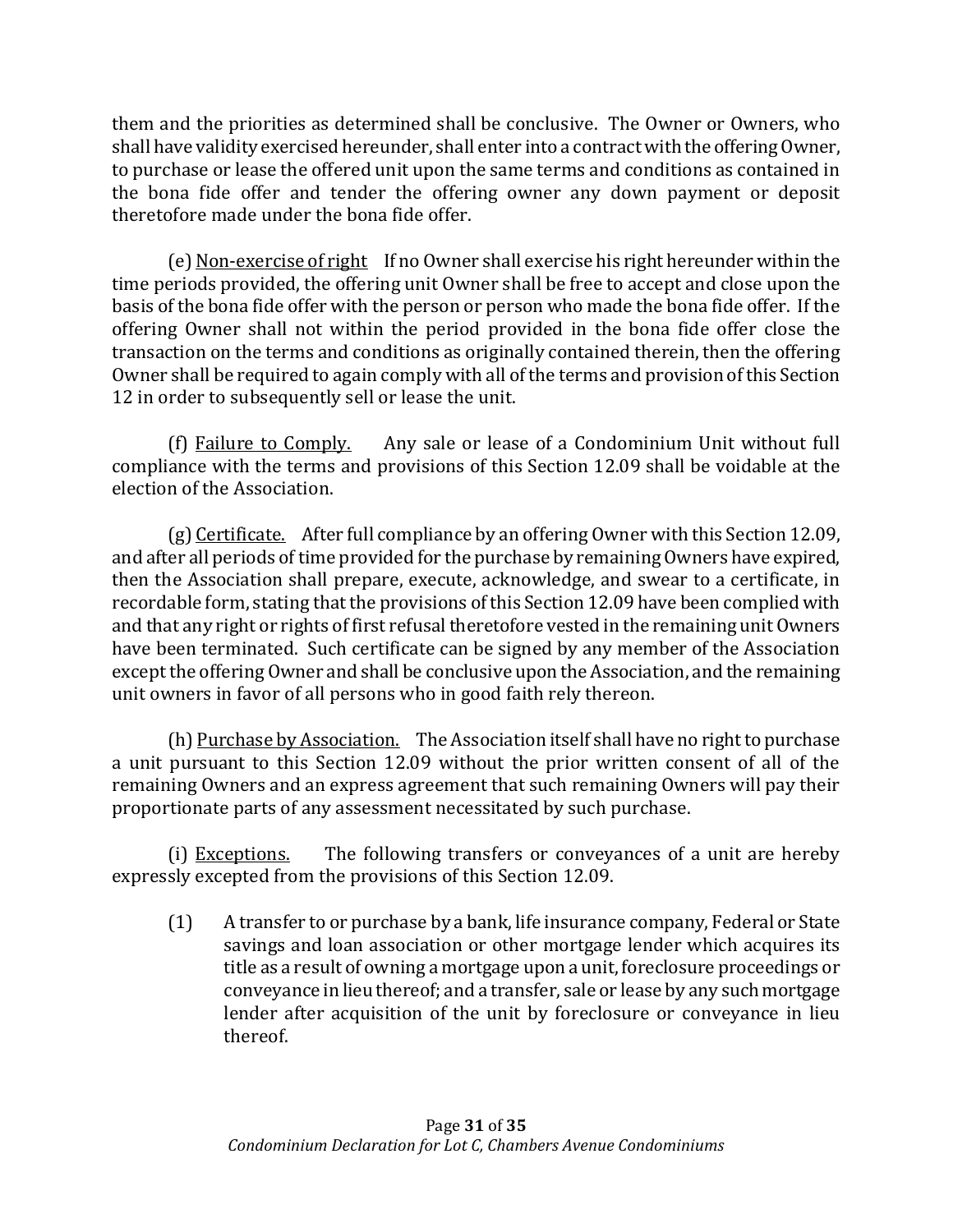- (2) A transfer, conveyance or lease between or among owners who are cotenants of the same unit.
- (3) The transfer, conveyance or lease by an owner, or a co-tenant of a unit of an interest in a unit less than 100 percent (%) of the fee ownership of the unit.
- (4) A transfer or conveyance by gift, devise or inheritance or by operation of the law of a deceased joint tenant's interest to the surviving joint tenant.
- (5) Any transfer or conveyance by declarant.

12.10: Severability. Invalidity or unenforceability of any provision of the Declaration in whole or in part shall not affect the validity or enforceability of any other provision or any valid and enforceable part of a provision of the Declaration.

12.11: Captions. The captions and headings in the Declaration are for convenience only and shall not be considered in construing any provisions of the Declaration.

12.12: Construction. When necessary for proper construction, the masculine of any word used in the Declaration shall include the feminine or neutered gender, and the singular the plural and vice versa.

12.13: No Waiver. Failure to enforce any provisions of the Declaration shall not operate as a waiver of such provision or of any other provision of the Declaration.

12.14: Governing Law. The Declaration shall be governed by and construed under Colorado law.

**EXECUTED** as of the date first set forth above.

### **D R CHAMBERS, LLC, a Colorado limited liability company**

 $\mathbf{By:} \qquad \qquad$ 

STATE OF COLORADO } }ss: COUNTY OF EAGLE  $\qquad \qquad$  }

The foregoing instrument was acknowledged before me this day of \_\_\_\_\_\_\_\_\_\_\_\_\_\_ , 2020, by \_\_\_\_\_\_\_\_\_\_\_\_\_\_\_\_\_\_\_\_\_\_\_\_ as Manager of D R Chambers, LLC, a Colorado limited liability company, on behalf of such limited liability company.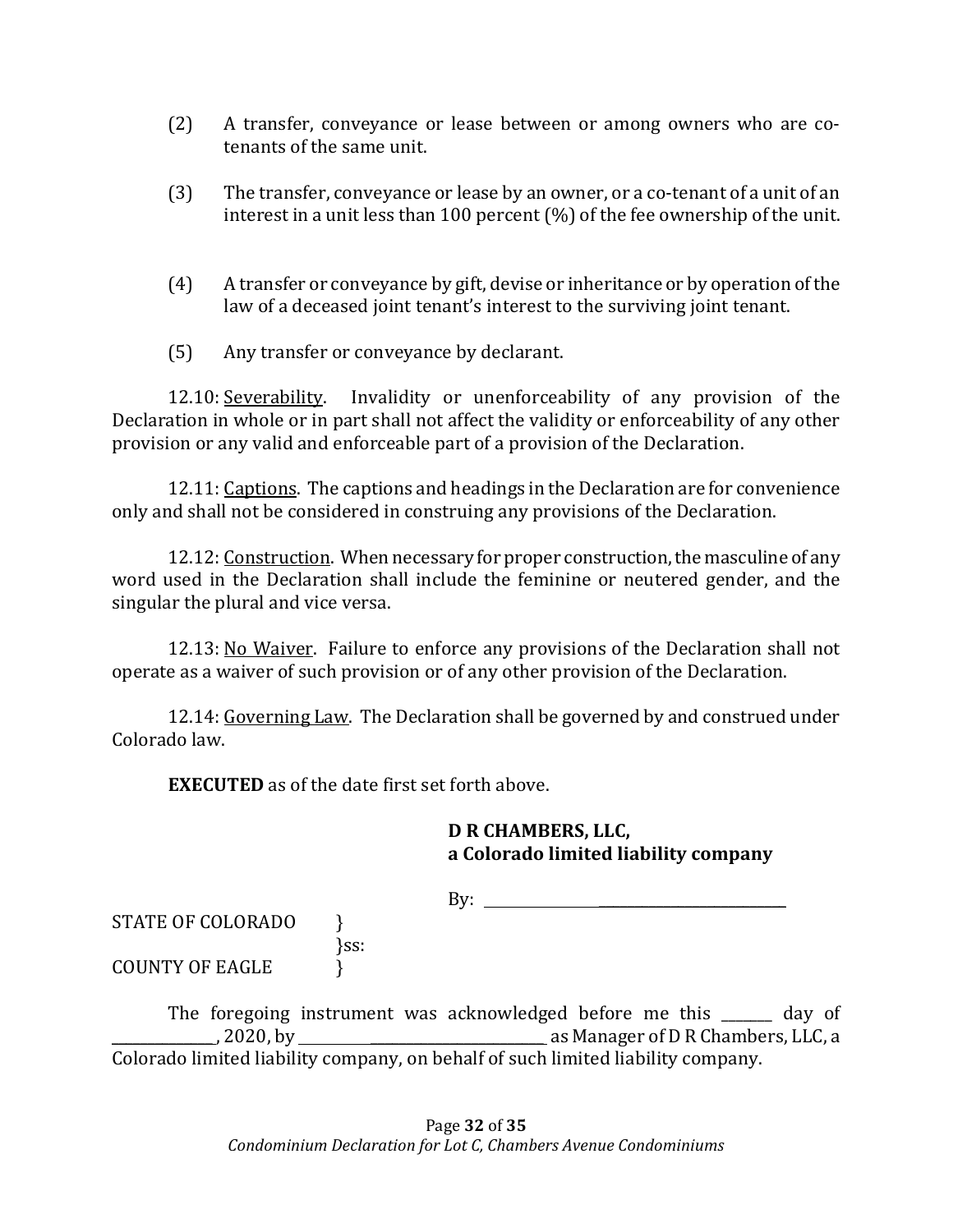Witness my hand and official seal. [SEAL]

My commission expires:

### **CONSENT AND SUBORDINATION**

**\_\_\_\_\_\_\_\_\_\_\_\_\_\_\_\_\_\_\_\_\_\_\_\_\_\_\_\_\_\_\_\_\_\_\_\_\_\_\_\_\_\_\_\_\_\_\_\_**(Notary Public)

The undersigned holder of a deed of trust (the "Deed of Trust") upon the property covered by the foregoing Condominium Declaration, recorded on January 2, 2020, at Reception No: 202000013 of the real estate records of Eagle County, Colorado, hereby consents to the foregoing Condominium Declaration and subordinates its interest under the Deed of Trust in the property described in such Condominium Declaration to the rights and obligations created by such Condominium Declaration. Notwithstanding such consent and subordination, all the rights of Declarant in and to such property shall remain encumbered by the Deed of Trust. Additionally, such consent and subordination is not intended to, and shall not, affect the status of the Deed of Trust as constituting a lien and encumbrance recorded before the recording of such Condominium Declaration pursuant to the provisions of Section 316(2)(a)(I) of the "Act", as defined in such Condominium Declaration.

#### **NBH BANK**

|                                    | Bv:                                                                                                                                                                         |        |
|------------------------------------|-----------------------------------------------------------------------------------------------------------------------------------------------------------------------------|--------|
|                                    |                                                                                                                                                                             |        |
| $\}$ ss:<br>COUNTY OF              |                                                                                                                                                                             |        |
|                                    | The foregoing instrument was acknowledged before me this ______<br>$\frac{1}{2020}$ , by $\frac{1}{2020}$ , by $\frac{1}{200}$ as $\frac{1}{200}$ as $\frac{1}{200}$ of NBH | day of |
| Bank.                              |                                                                                                                                                                             |        |
| Witness my hand and official seal. | [SEAL]<br>(Notary Public)                                                                                                                                                   |        |
| My commission expires:             |                                                                                                                                                                             |        |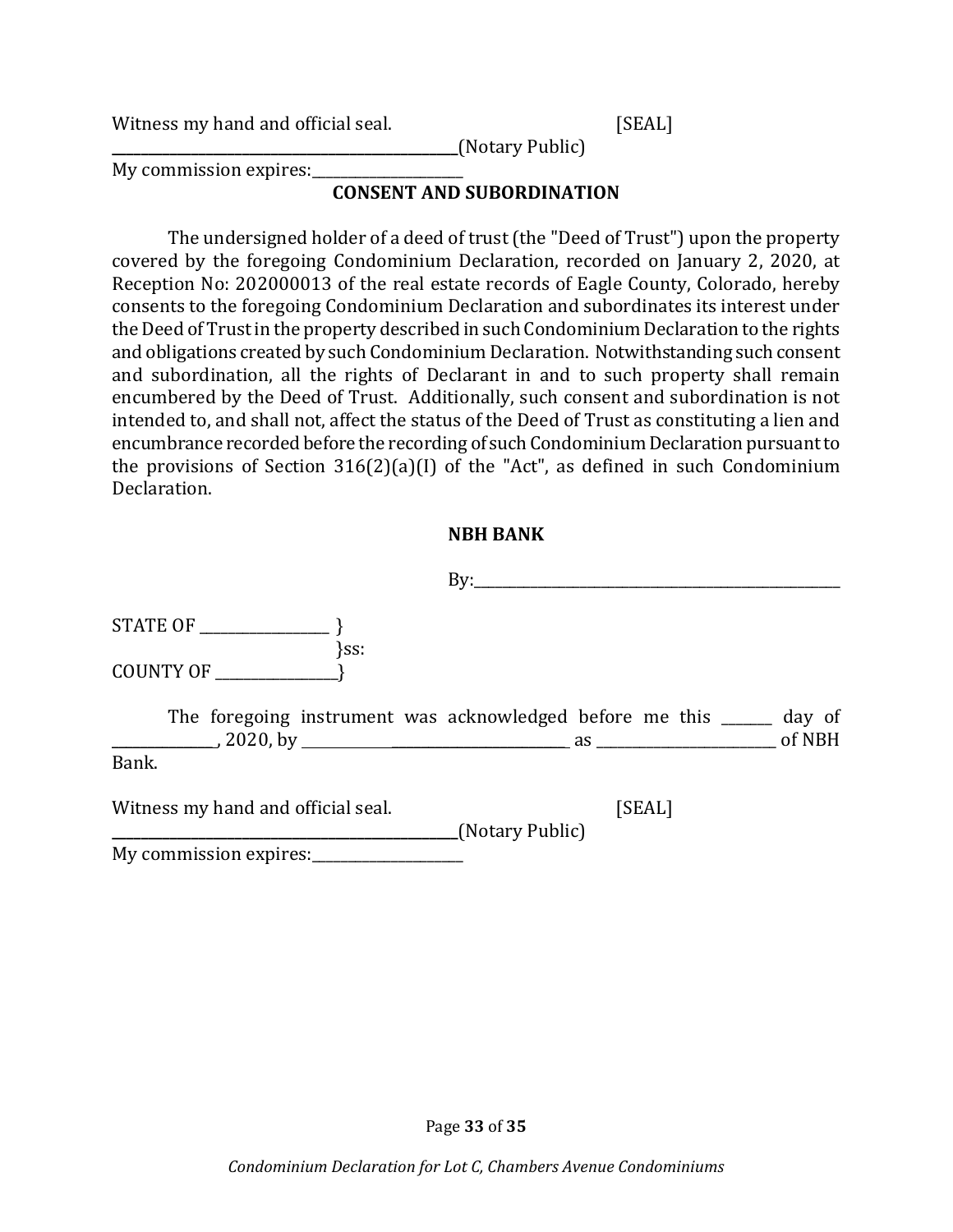# **EXHIBIT A**

(Attached to and forming a part of Condominium Declaration for Lot C, Chambers Avenue Condominiums)

### **LEGAL DESCRIPTION OF THE PROPERTY**

Lot 3, 700 Chambers Avenue Subdivision, a resubdivision of Lot 1, according to the Plat recorded September 8, 2014, under Reception No: 201415291, Eagle County, Colorado.